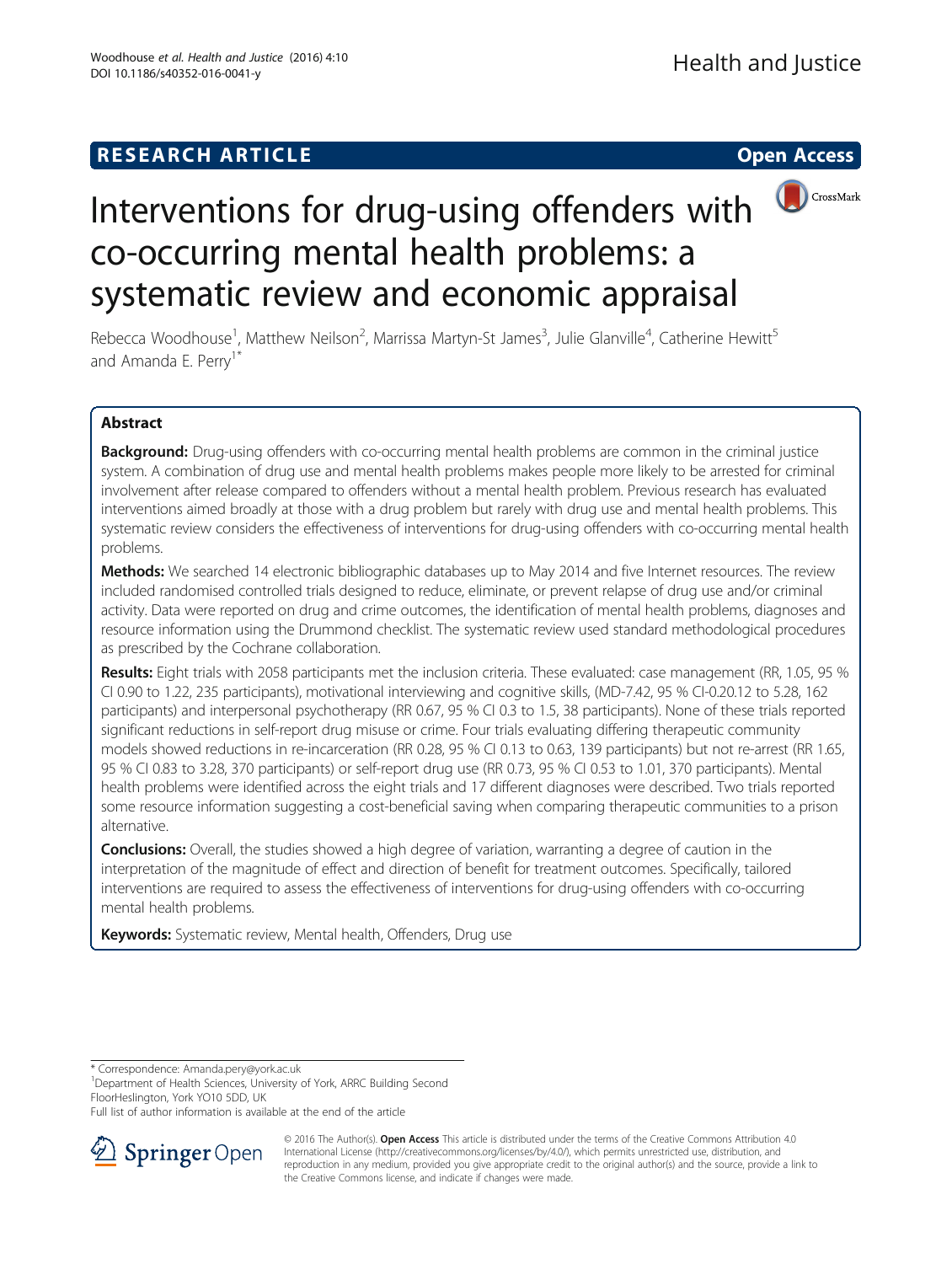# Background

This systematic review stems from a previous Cochrane review which evaluated the effectiveness of interventions for drug using offenders (anonymised author and web link). The original Cochrane review was updated to produce three further reviews which explored the effectiveness of interventions aimed at reducing drug use and criminal activity in, i) drug using female offenders (Perry et al. [2015b\)](#page-13-0), ii) drug using offenders with cooccurring mental health problems (Perry et al. [2015a](#page-13-0)), iii) pharmacological interventions (Perry et al. [2015c](#page-13-0)) and iv) non-pharmacological interventions (Perry et al. [in](#page-13-0) [press](#page-13-0)). This paper summarises the review findings of offenders with co-occurring mental health problems and in addition reports on mental health outcomes and diagnoses.

#### Background literature

Mental health issues in offenders are common with over half (64 %) of jail inmates in the US reporting a serious mental health problem (Cosden et al. [2003](#page-13-0); Glaze and James [2006;](#page-13-0) Johnson and Zlotnick [2012;](#page-13-0) Stein et al. [2011](#page-14-0)). Such problems are more apparent in women (31 %) than men (14.5 %). A systematic review of 62 surveys found that prisoners were several times more likely to have a diagnoses of psychosis or major depression and ten times more likely to have an antisocial personality disorder than the general population (Fazel and Danesh [2002\)](#page-13-0).

The provision of mental health care in US jails was found to be poor with most providing only intake screening, mental health evaluations and suicidal prevention services (Steadman and Veysey [1997\)](#page-14-0). In addition, the evidence suggests that people who suffer from a mental health problems are disproportionately more likely to be arrested when compared with offenders without mental health problems (Lamb and Weinberger [1998;](#page-13-0) Lovell et al. [2002](#page-13-0)). Reasons for this include limited support in the community, poor coordination of services and treatment on release, problems accessing treatment, and police and societal attitudes (Cloyes et al. [2010\)](#page-13-0).

Large numbers of offenders also suffer from substance misuse problems and have been consistently reported as a major contributing factor in the increasing population of women offenders (Greenfeld and Snell [1999](#page-13-0); Staton-Tindall et al. [2007](#page-13-0)). The relationship between drugs and crime is also complex. The literature has discussed the issue of whether drug use leads people into criminal activity or whether those who use drugs are already predisposed to such activity. Whilst the majority of women offenders have a history of drug use and drug-related offenses the research evidence suggests that only a small proportion of both men and women receive appropriate treatment and supervision (Taxman [2002\)](#page-14-0).

The combination of drug use and offending behaviour has a substantial economic impact on society and specifically on formal service resources (Byford et al. [2013](#page-12-0)). In 2011 the National Drug Intelligence Center [NDIC] estimated that the cost to society of drug abuse was \$193 billion. Of this they reported that \$113 billion was associated with drug related crime, including criminal justice system costs and costs borne by victims of crime. They argue that the cost of treating drug abuse (including health costs, hospitalizations, and government specialty treatment) was a fraction of the overall societal costs. Treatment has also shown to reduce the costs associated with lost productivity, crime, and incarceration across various settings and populations. The largest economic benefit of treatment is seen in avoided costs of crime (incarceration and victimization costs).

Policy initiatives in the US and UK, show a renewed recognition that the criminal justice system (CJS) is not always the best place to manage people suffering from mental health problems. In the case of less serious offenders, several diversionary schemes have been established to provide a mechanism for diverting individuals with mental health problems into treatment programmes instead, or combined with incarceration (Clarke [2010](#page-12-0); Sarteschi et al. [2011](#page-13-0)). Findings from such studies generally show positive improvements on a small number of clinical outcomes. However, the certainty of any causal link is often restricted by type of research design (i.e., quasi-experimental studies), which limit any conclusions about their relative effectiveness (Campbell and Stanley [1963](#page-12-0); Cook and Campbell [1979\)](#page-13-0).

Evidence from previous systematic reviews have tended to investigate the effectiveness of interventions for either (i) drug using offenders, or (ii) offenders with mental health problems. Evidence supporting the case for treatment include a range of different treatment options. Some examples include case management, therapeutic community models, cognitive skills and behavioural management and motivational interviewing. Case management evolved to address the needs of prisoner re-entry programmes covering employment, education, health, housing and family support via assessment and connecting clients with the appropriate services (Austin and McClelland [1996\)](#page-12-0). Case management in the US has been applied in Treatment Accountability for Safer Communities (TASC) programmes (Marlowe et al. [2003](#page-13-0)), and has shown initial effectiveness but without systematic evidence in support of the process.

Similar findings have been found when using cognitive-behavioural approaches. Such programmes tend to include a number of different techniques including self-monitoring, goal setting, self-control training,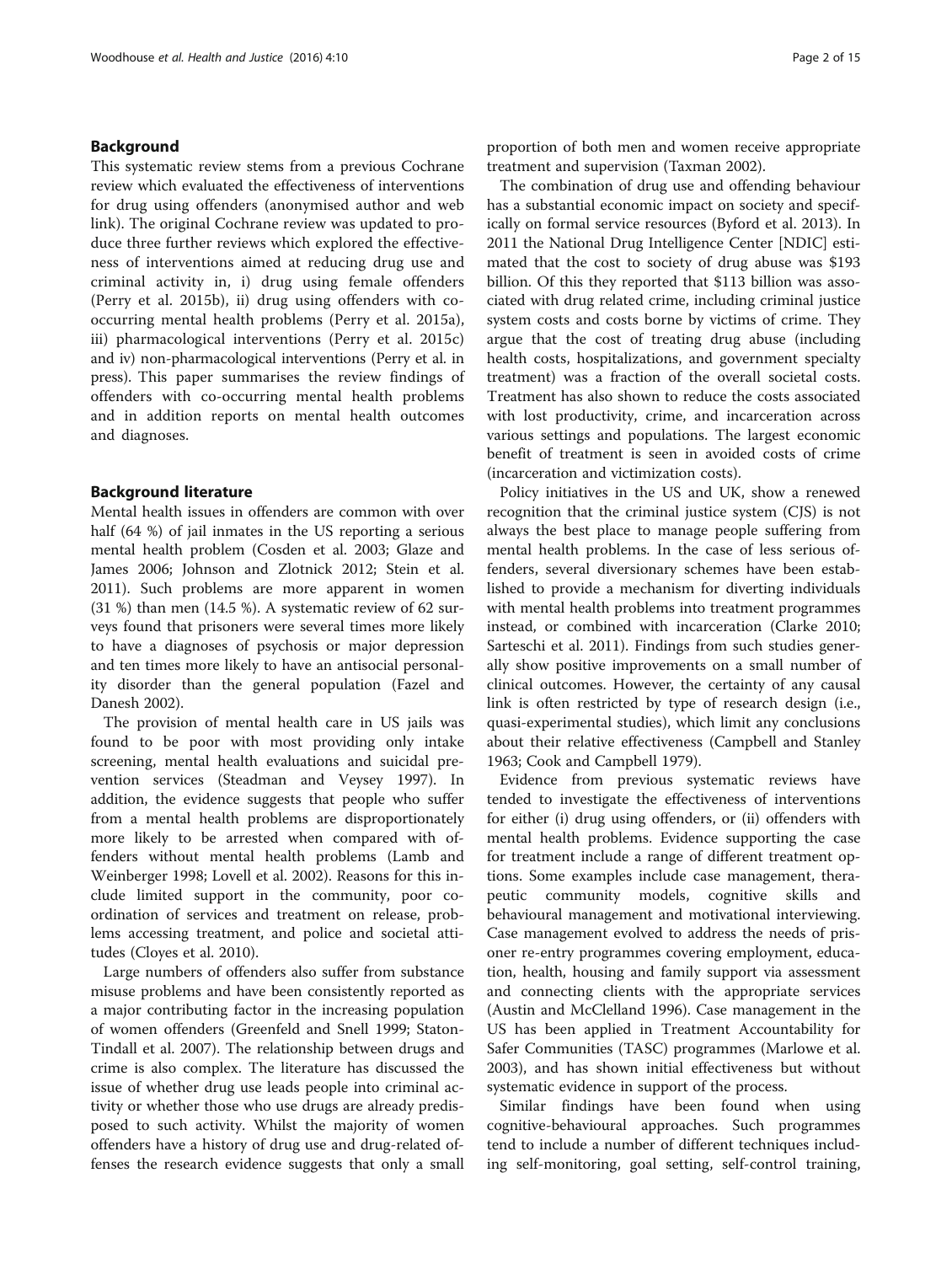interpersonal skills training, relapse prevention, group work and lifestyle modification. These have also shown signs of success with offenders in the general prison population (Lipsey et al. [2007\)](#page-13-0) but have excluded evaluations of drug-using offenders with co-occurring mental health problems (Andrews et al. [1990](#page-12-0); Lipsey et al. [2007](#page-13-0); Lipsey and Wilson [1998](#page-13-0)). Acceptance and commitment therapy (ACT) is an intervention in the form of CBT focussing on an individual accepting personal events rather than attempting to change them and addresses goals for behaviour change. A recent meta-analysis found ACT outperformed control, treatment as usual and waitlist control conditions with individuals with mental health problems in the general population (A-Tjak et al. [2015](#page-12-0)).

Motivational Interviewing (MI) also has a proven theoretical background showing that such techniques can lead to improved retention in treatment, enhanced motivation to change and reduced offending, (McMurran [2009](#page-13-0); Smedslund et al. [2011\)](#page-13-0). Miller and Rollnick ([1991](#page-13-0)) developed MI as a process to motivate change in substance abusers. The technique uses strategies to encourage expressing empathy, avoiding arguing for change and working on ambivalence to strengthen commitment to change. Meta-analyses evidence supports the use of MI as a stand-alone treatment and in combination with more intensive programmes (e.g., Vasilaki et al. ([2006](#page-14-0)). A similar approach used also with people suffering from drug misuse (interpersonal psychotherapy: IPT) problems shows some success in reducing drug misuse with non-criminal justice settings, (Johnson and Zlotnick [2012](#page-13-0)). IPT and MI are similar in approach with both focussing on building skills to deal with social situations and conflict, as well as additional support for substance use. MI was initially developed for substance abusers with the main focus being client motivation to facilitate change in health-related behaviours (Miller and Rollnick [1991](#page-13-0)). Whilst IPT was initially developed as a structured therapy for people with depression, with the main focus being the ability to understand psychological symptoms as a response to everyday situations and difficulties (de Mello et al. [2005\)](#page-13-0).

Therapeutic communities (TCs) have been used in the US since the 1960s and more recently in the UK to rehabilitate offenders over a relatively long period of time. The TC ethos focuses on treatment of the 'whole self' and not on the drug abuse per se. Residents are instrumental in running the TC and supporting each other through the process and this encompasses the transition between prison and working within the community (e.g., (Mitchell et al. [2012](#page-13-0); Prendergast et al. [2011](#page-13-0)). Evaluations of TC interventions using previous meta-analyses and systematic reviews show modest effects in the reduction of recidivism and drug use in male adult

offenders (e.g., (Mitchell et al. ([2012](#page-13-0)); Pearson and Lipton [1999\)](#page-13-0); but have not focused on the co-occurrence between drug misuse and mental health problems and previous evaluations. Therapeutic communities can be tailored to meet the needs of specific groups. Personal reflections is an example of a modified TC treatment, which involves the inclusion of a cognitive behavioural element for individuals with mental health problems and substance use disorders (Sacks et al. [2004](#page-13-0)).

We found one previous systematic review of 16 randomised controlled trials (RCTs) comprising adult offenders with mental health problems. The findings showed that clozapine was favoured over alternative treatments for improving psychiatric symptoms. The review identified limited evidence to show that discharge planning with benefit application assistance and the use of mental health services on release from incarceration was effective. The authors called for more comparative trials to increase their confidence in the findings (Fontanarosa et al. [2013](#page-13-0)). Other systematic reviews have evaluated interventions and conducted meta-analyses based on single treatment components (Martin et al. [2012](#page-13-0); Morgan et al. [2012\)](#page-13-0). Two reviews focused purely on pharmacological treatments (Griffiths et al. [2012](#page-13-0); Huband et al. [2010\)](#page-13-0).

The previous evidence demonstrates varied success with reductions in mental health, crime and drug outcomes but we know little about how interventions for drug using offenders and co-occurring mental health problems can help address treatment and rehabilitation opportunities. For this reason, we believe a systematic evaluation of the existing evidence might help add to the current body of evidence by identifying specific interventions for this group of people. We are also interested in learning more about how such individuals are identified, what diagnoses they are given and how much such interventions might cost. The review was therefore broad and included any intervention that was designed to reduce, eliminate or prevent relapse to drug use and/or criminal activity in a sample of participants with drug misuse problems and mental health diagnoses. The review addressed the following questions: (1) Does any treatment for drug-using offenders with co-occurring mental health problems reduce drug use? (2) Does any treatment for drug-using offenders with co-occurring mental health problems reduce criminal activity? (3) How are people identified and diagnosed of a mental health problem? (4) Is there any resource information to enable a cost evaluation?

# Methods

# Search strategy for identification of studies

This review stems from an original Cochrane review (insert anonymised reference). The results of this update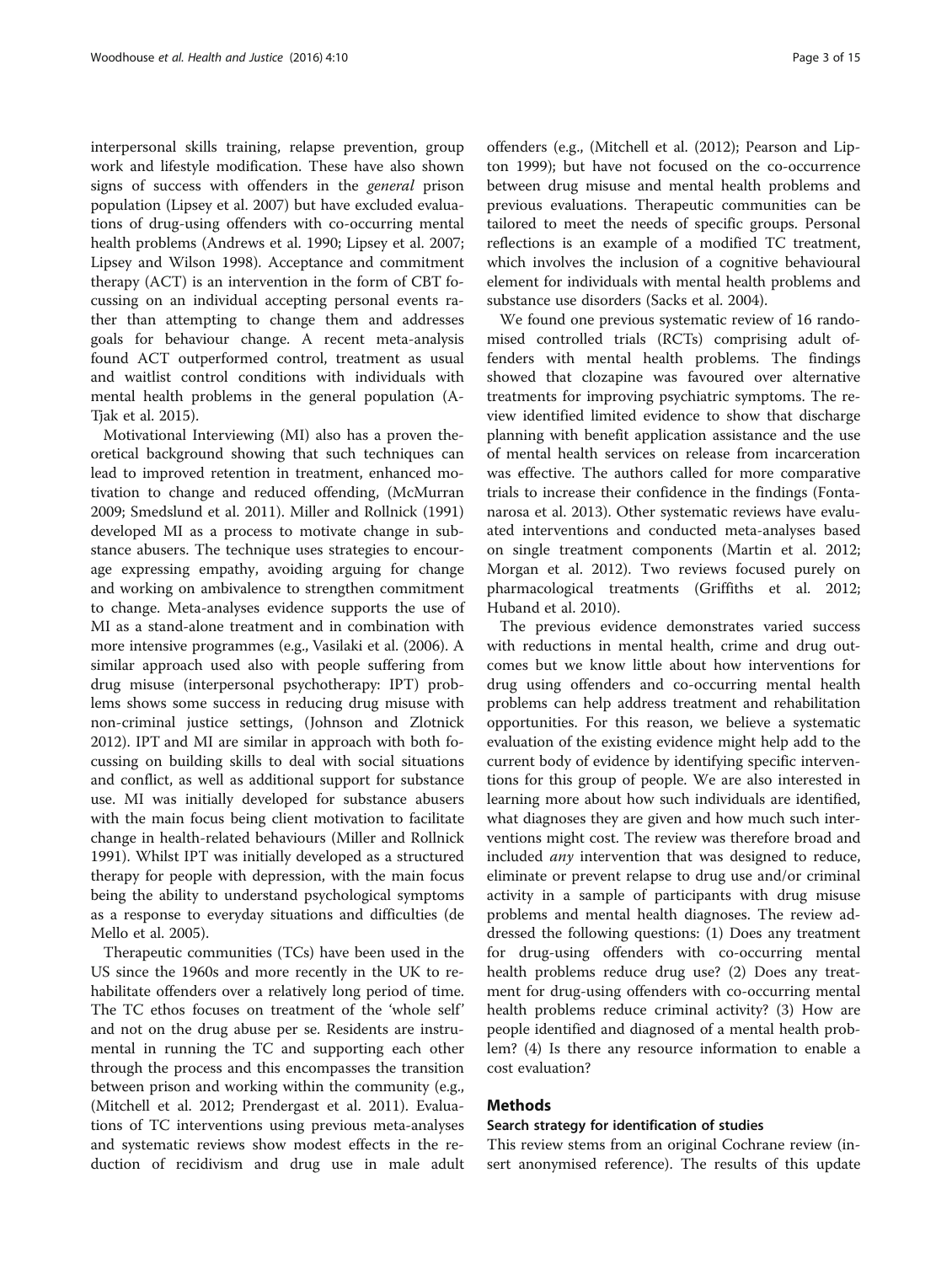meant that we began our searching where the previous review finished (insert anonymous reference). We searched 14 databases and identified records between  $2004$  and May  $2014$ .<sup>1</sup> Specified search strategies were developed for each database to include randomised controlled trials (RCTs) of any language. For this purpose, filters retrieved from the Inter TASC Information Specialists' Sub-Group (ISSG) Search Filter Resource Site ([www.york.ac.uk/inst/crd/intertasc/\)](http://www.york.ac.uk/inst/crd/intertasc/) were used. The following are examples of the search terms used in the searches; prison, offender, substance or drug and reoffend. The search terms and strategies are documented in full in the following publication, (insert anonymised reference).

In addition to the electronic databases, we searched relevant Internet sites (e.g., Home Office, National Institute of Drug Abuse (NIDA)) and we scrutinised the reference lists of all retrieved articles for further references. We undertook catalogue searches of relevant organisations and contacted experts for their knowledge of other published or unpublished studies relevant to the review.

#### Study design

The review included RCTs whereby the intervention was designed to reduce, eliminate, or prevent relapse of drug use and/or criminal activity. The comparison arm could contain no treatment, minimal treatment, a waiting list, treatment as usual or another treatment alternative.

# Selection of participants

We included drug-using offenders with co-occurring mental health problems regardless of gender, age or ethnicity. Drug misuse included any study that referred to individuals using occasional drugs or were drug dependent. We defined offenders as individuals who were involved in the CJS as residing in special hospitals, prisons, community diversion into court schemes or placed on arrest referral schemes for treatment. Offenders were judged to have a co-occurring mental health problem if the mechanism of identification was explicitly stated in the paper. The mechanism could include one or more of the following methods: i) use of diagnostic gold standard test (e.g., the Diagnostic and Statistical Manual of Mental Disorders, Fourth Edition (DSM-IV)), and/or ii) whereby the nature of the intervention was specifically designed for people with mental health problems (e.g., mental health court), and/ or iii) the participants were described as having a 'history of psychiatric illness' or a 'serious mental disorder' with cooccurrence of drug use. In some cases, this information was obtained from the participant description and demographic characteristics.

# Types of interventions

The interventions were designed, wholly or in part, to eliminate or prevent relapse to drug-use and/or criminal activity among participants. Based on these criteria we included a number of different psychosocial interventions. Psychosocial interventions have been defined as any intervention that focuses on social or psychological factors rather than biological factors (Ruddy and House [2005](#page-13-0)).

# Primary outcomes

Two primary outcomes (drug misuse and criminal activity) were reported as dichotomous and continuous outcome measures. Drug use measures were reported as: (1) self-report drug use (including unspecified drug, specific drug use not including alcohol, and Addiction Severity Index Drug Composite Scores); and (2) biological drug use (measured by drug testing by either urine or hair analysis). Criminal activity measures were reported using self-report or official criminal justice records. These included arrest for any offence, drug offences, reincarceration, convictions, charges and recidivism. Where papers evaluated a number of different follow-up periods, we chose to report the longest follow up period as we felt that such measures provided the most conservative estimate of effectiveness.

#### Secondary outcomes

# Mental health diagnoses and identification

Mental health diagnoses were taken from participant sample descriptions about how people were identified to take part within the trial. For this purpose, we used diagnostic gold standard test evidence, the nature of the intervention and demographic and background characteristics of the persons included.

#### Resource information

Resource information was examined with a full critical appraisal using the (Drummond et al. [1997\)](#page-13-0) checklist. According to Drummond studies containing information on the economics on the intervention are defined as full economic evaluation studies, partial economic evaluation studies, and single effectiveness studies (see Table [1](#page-4-0)). Full economic evaluations are the comparative analysis of alternative courses of action in terms of both costs (resource use) and consequences (outcomes, effects: (Drummond et al. [1997\)](#page-13-0). This differs from studies which focus solely on costs and resource use, or partial economic evaluations. Studies that use a full economic evaluation do not generally use a single research method; and aim to describe, measure and value all relevant alternative courses of action (e.g. intervention X versus comparator Y), their resource inputs and consequences, are referred to as a Cost-benefit analysis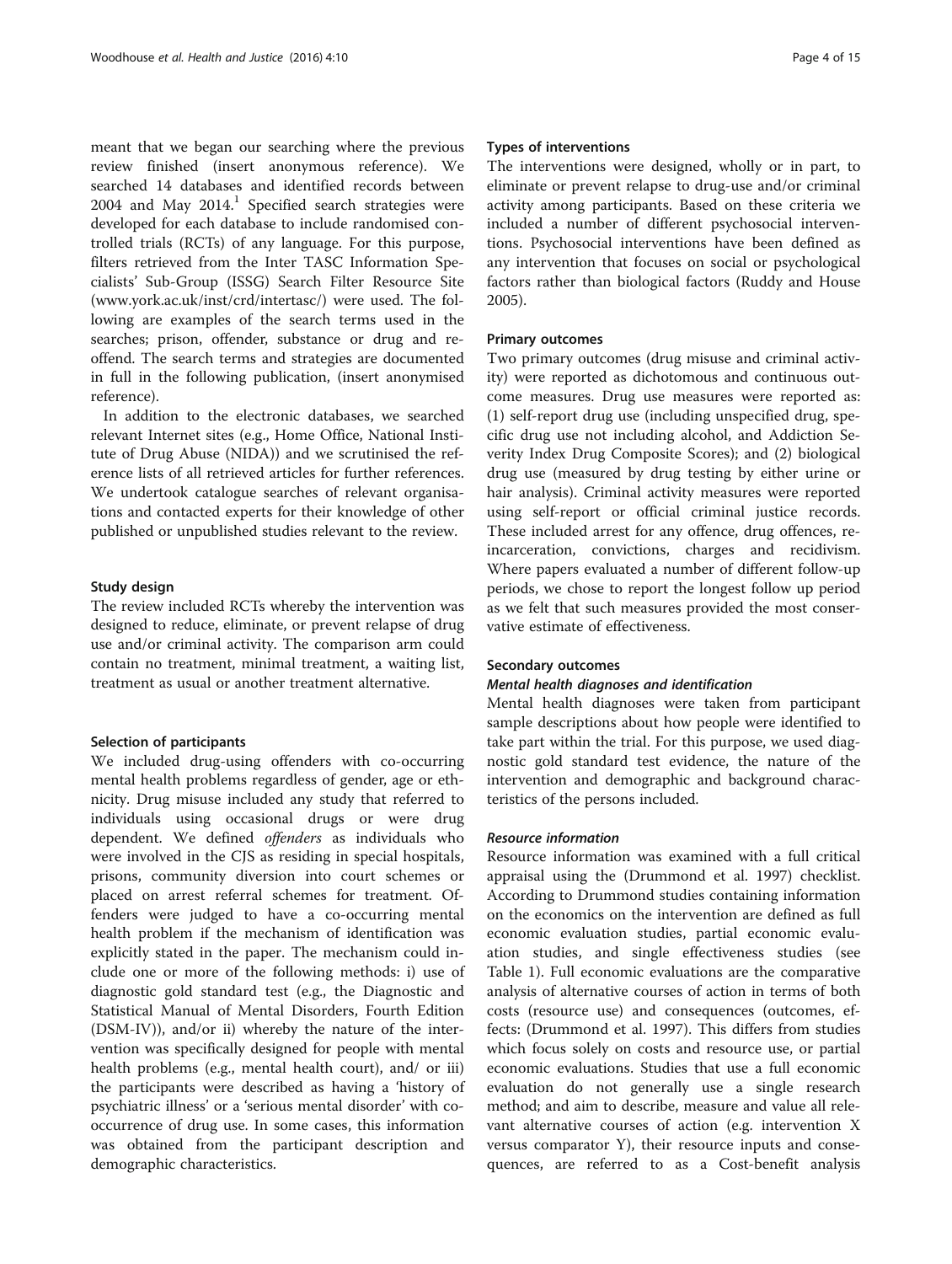<span id="page-4-0"></span>Table 1 Classification scheme for economic evaluations (Drummond 2005)

| Are both costs (inputs) and consequences (outputs) of the alternative examined? |     |                                               |                    |                             |  |
|---------------------------------------------------------------------------------|-----|-----------------------------------------------|--------------------|-----------------------------|--|
| Are two or more alternatives compared?                                          |     | No.                                           |                    | Yes                         |  |
|                                                                                 |     | Examine consequences only                     | Examine only costs |                             |  |
|                                                                                 |     | 1B PARTIAL EVALUATION 1B                      |                    | 2 PARTIAL EVALUATION        |  |
|                                                                                 |     | Outcome Description                           | Cost description   | Cost-outcome description    |  |
|                                                                                 | Yes | 3A PARTIAL EVALUATION 3B                      |                    | 4 FULL ECONOMIC EVALUATION  |  |
|                                                                                 |     | Efficacy effectiveness evaluation (e.g., RCT) | Cost analysis      | Cost effectiveness analysis |  |
|                                                                                 |     |                                               |                    | Cost Utility analysis       |  |
|                                                                                 |     |                                               |                    | Cost benefit analysis       |  |

\*The basis for the assumed risk (e.g. the median control group risk across studies) is provided in footnotes. The corresponding risk (and its 95 % confidence interval) is based on the assumed risk in the comparison group and the relative effect of the intervention (and its 95 % CI) CI confidence interval

GRADE Working Group grades of evidence

High quality: Further research is very unlikely to change our confidence in the estimate of effect

Moderate quality: Further research is likely to have an important impact on our confidence in the estimate of effect and may change the estimate Low quality: Further research is very likely to have an important impact on our confidence in the estimate of effect and is likely to change the estimate Very low quality: We are very uncertain about the estimate

(CBA). Other evaluations which do not take into account all consequences include cost-effectiveness analysis (CEA) and cost-utility analysis (CUA). According to Drummond evaluations need to be comparative as an intervention can only be labelled relative to a benchmark or alternative. Evaluations that are not comparative and do not consider both costs and consequences, and/or a comparator is classified as a partial evaluation (e.g., 1A, 1B, 2). A cost effectiveness or cost study is described if alternatives are compared (e.g., 3A, 3B). However, if only the costs or benefits are described the evaluation is still considered partial evaluation but would be comparative across one-dimension. A study evaluating all aspects of the economic dimensions and a comparative would be considered a full economic costing (e.g. 4).

#### Data collection and analysis

The studies were identified using a number of stages. At each stage two reviewers were involved. The stages included i) independently inspecting the search hits by reading the titles and abstracts in a bibliographic database, ii) obtaining a full copy of each potentially relevant study, iii) assessing each study for inclusion, and iv) independently conducting a data extraction and agreement process. In the case of discordance, a third independent reviewer arbitrated. One reviewer undertook all the above stages in the translation of articles that were not written in English. The data extraction was completed using a standardised reporting system and a range of items coded (e.g., information about the study sample, intervention and control group and the key results for our outcome measures). We also grouped the studies by intervention type and setting creating four intervention groups: case management, motivational interviewing and cognitive skills, interpersonal therapy and therapeutic community models.

#### Statistical methods

We conducted a narrative presentation of the study details (e.g., author, year of publication and country of study origin), study methods (e.g. random assignment), participants (e.g., number in sample, age, gender, ethnicity, age, mental health status), interventions (e.g., description, duration, intensity and setting), outcomes (e.g., description, follow-up period and reporting mechanism), resource information (e.g., number of staff, intervention delivery, estimated costs and estimated savings) and made notes on the study methodology and quality appraisal information using the Cochrane risk of bias tool.

We were able to standardize our outcome measures using a mean difference (MD) for continuous outcomes measured on the same scale and a standardized mean difference (SMD) for outcomes measured on different scales. Higher scores for continuous measures represented greater harm. We risk ratios (RR) for dichotomous outcomes, and all were presented with 95 % confidence intervals (CIs).

To avoid double counting of our outcome measures (e.g., arrest and parole violation) and follow up time periods (e.g., 12, 18 months) all trials were checked to ensure that multiple studies reporting the same evaluation did not contribute towards multiple estimates of program effectiveness. We followed Cochrane Collaboration guidance and combined intervention and control groups to create single pair wise comparisons. Where this was not appropriate we selected one treatment arm and excluded the others see (Higgins and Green [2011\)](#page-13-0).

# Presentation of study quality and effectiveness

We used Summary of Findings Tables (SoF Table) to provide a concise and transparent summary of the key findings on the quality and certainty of the evidence using GRADE PRO software (Vandvik et al. [2012](#page-14-0)). The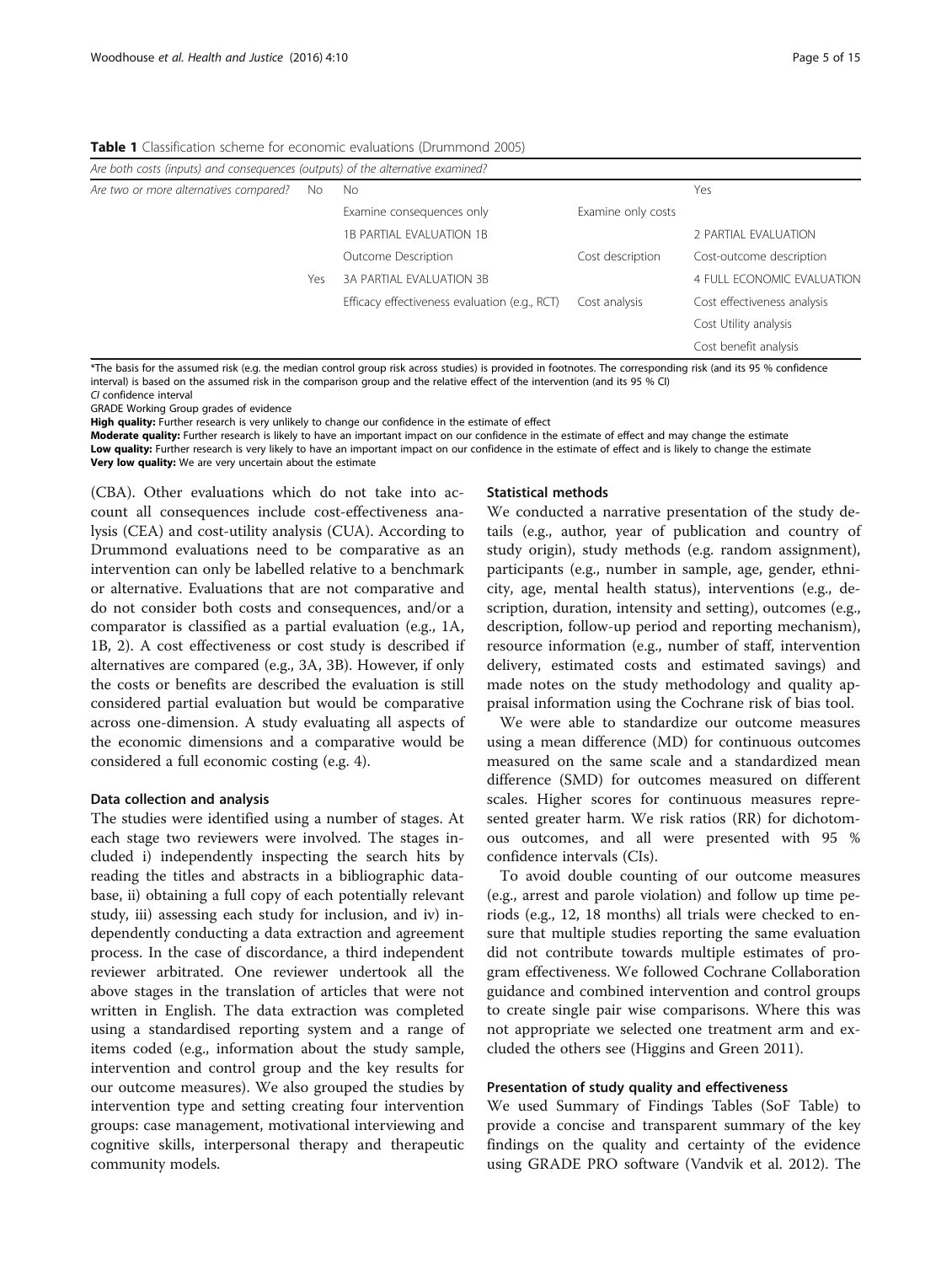system of assessment was developed by the GRADE Working Group and adopted by the Cochrane Collaboration (Guyatt et al. [2008](#page-13-0)). The assessment includes an evaluation of the confidence (quality of evidence) and magnitude of effects. A typical table included (i) the primary outcome measures, (ii) a measure of the burden of these outcomes for the control group risk, and the intervention group, (iii) the relative magnitude of effect, (iv) the numbers of participants and studies addressing these outcomes, and (v) a rating of overall confidence in effect estimates for each outcome (Langendam et al. [2013](#page-13-0)).

The quality of the evidence assesses the extent to which we can be confident that the estimates of effect are correct. These judgements are made using the GRADE system, and are provided for each outcome. The judgements are based on the type of study design (randomised trials versus observational studies), the risk of bias, the consistency of the results across studies, and the precision of the overall estimate across studies. The recommended approach for assessing risk of bias in studies involves the use of a two-part tool that addresses six specific domains, namely, sequence generation and allocation concealment (selection bias), blinding of participants and providers (performance bias), blinding of outcome assessor (detection bias), incomplete outcome data (attrition bias), selective outcome reporting (reporting bias), and other sources of bias. This provides a rating of either Low, Medium or High risk of bias. These ratings use an independent risk of bias score see Cochrane Handbook for Systematic Reviews of Interventions (Higgins and Green [2011\)](#page-13-0) and the full report for more details [insert web link to report here].

# Results

We identified a total of 5988 records (see Fig. 1). We acquired a total of 181 full-text papers for assessment and excluded 173 papers; identifying eight eligible trials and representing 2058 participants. Of the 173 excluded studies, the main reasons for exclusion were; the study populations were not offenders  $(n = 23)$ , they did not have co-occurring mental health problem  $(n = 41)$ , the intervention was not aimed at reducing drug use or criminal activity  $(n = 7)$ , the study did not report the required drug or crime outcome measures at the pre and/ or post-intervention stages  $(n = 36)$  and the study did not report mental health information ( $n = 16$ ). See the full report for further details (insert anonymised reference),

Seven of the eight trials were conducted in the US; one trial was conducted in Spain. The publications ranged between 1999 and 2014 with a follow up period across the studies between 3 months to 5 years. The treatment length of the interventions (described further in the review) ranged from 8 weeks (Johnson and Zlotnick [2012](#page-13-0)) to 18 months (Cosden et al. [2003\)](#page-13-0). Seven of the eight comparisons included adult drug-using offenders with a mean age of 30 years. One study investigated the impact of MI with adolescents aged 14 to 19 years (Stein et al. [2011](#page-14-0)). Three studies included female offenders. In all study populations, the majority of participants were of white ethnic origin.

Four trials represented four different interventions and five publications: (i) court based sentencing with acceptance commitment therapy (ACT) and case management in comparison to treatment as usual (Cosden et al. ([2003\)](#page-13-0); (ii) interpersonal psychotherapy in comparison to a psychoeducation course (Johnson and Zlotnick ([2012\)](#page-13-0)); (iii) a secure based motivational interviewing programme in comparison to relaxation training (Stein et al. [\(2011](#page-14-0)) and, (iv) an evaluation of cognitive behavioural therapy in comparison to acceptance commitment therapy versus a control group

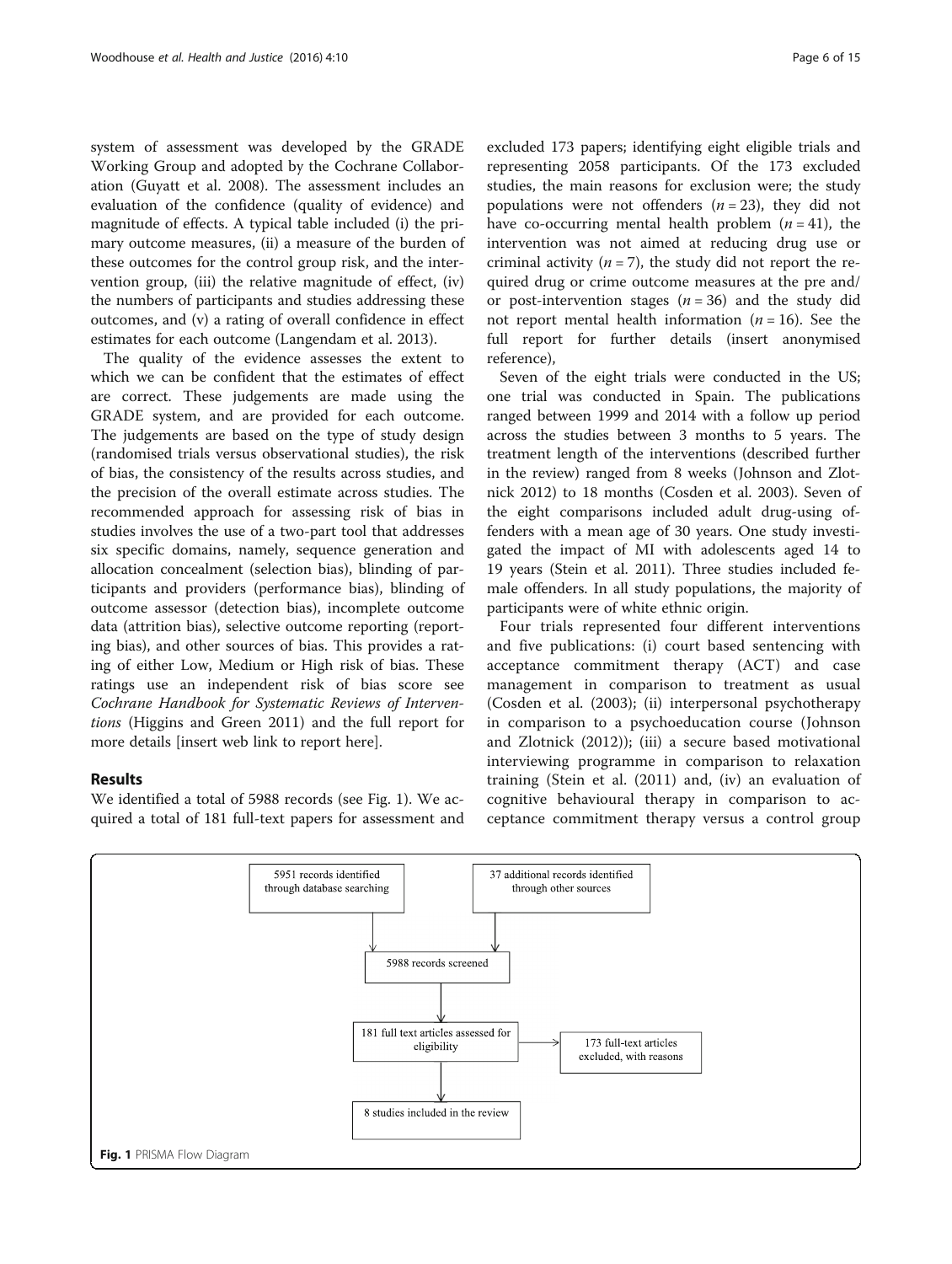(Lanza et al. [2014](#page-13-0); Lanza and Gonzalez-Menendez [2013\)](#page-13-0).

The remaining four trials evaluated different models of TC intervention. These included (i) a modified TC in comparison to a combined mental health and substance use education programme (Sacks et al. [2004\)](#page-13-0), (ii) a TC (with voluntary aftercare) in comparison to a waiting list control (Prendergast et al. [2003;](#page-13-0) Prendergast et al. [2004;](#page-13-0) Wexler, et al. [1999\)](#page-14-0), (iii) a female adapted TC compared to cognitive behavioural therapy, (Sacks et al. [2008](#page-13-0)), (iv) a modified TC in comparison to parole supervision with case management (Sacks et al. [2011\)](#page-13-0). Of the eight trials, six were conducted in a 'secure' setting and two a 'court' setting.

#### Case management

#### Criminal activity outcomes

Table 2 reports on one trial of 235 participants for the mental health drug court versus treatment as usual for self-report criminal activity with a mean follow up of 12 months (Cosden et al. [2003](#page-13-0)). According to the GRADE Working Group, the rating of very low suggests there is uncertainty about the estimate. The assumed risk of the control group is the probability of engaging in criminal activity in the comparison group who have not received the intervention. The RR is slightly higher than 1, indicating a trend towards the intervention group being more likely to engage in criminal behaviour compared to the control group (RR 1.05, 95 % CI 0.90 to 1.22). This single study with a non-significant result should be interpreted with caution.

# Motivational interviewing, cognitive skills and relaxation training

#### Drug misuse outcomes

Table [3](#page-7-0) shows two outcomes for self-report drug use: continuous and dichotomous. The continuous outcome

is represented by one trial (Stein et al. [2011](#page-14-0)) with 162 participants of low quality as rated by GRADE, for motivational interviewing and cognitive skills for drug using offender's vs relaxation therapy. This quality indicates that further research is likely to impact on the confidence of the estimate and may change the estimate. The study reported no statistically significant reduction in self-report drug use (MD −7.42, 95 % CI −20.12 to 5.28). The dichotomous outcomes were represented by one trial (Lanza and Gonzalez-Menendez [2013\)](#page-13-0) with 41 participants of very low quality as rated by GRADE software, for a mean follow up of three months. The RR is less than 1 indicating a desirable effect of the intervention in reducing drug use (RR 0.92, 95 % CI 0.36 to 2.33).

# Interpersonal psychotherapy Drug misuse outcomes

Table [4](#page-7-0) reports on one trial (Johnson and Zlotnick [2012](#page-13-0)) with 38 participants evaluating interpersonal psychotherapy for drug using offenders, for a mean follow up of 3 months. The assumed risk of the control group is the probability of drug use (self-report) occurring in the comparison group who have not received the interpersonal psychotherapy intervention. The RR is less than 1, indicating a desirable effect of having the intervention for reducing drug use (RR 0.67, 95 % CI 0.3 to 1.5).

# Therapeutic community interventions Criminal activity outcomes

Table [5](#page-8-0) reports on two criminal activity outcomes: rearrest and re-incarceration for therapeutic community interventions. Re-arrest is represented by two studies (Sacks et al. [2008;](#page-13-0) Wexler, et al. [1999](#page-14-0)) with a total of 798 participants. The outcome is rated as moderate quality of evidence by GRADE software, which suggests further research is likely to impact on the confidence in the estimate of effect. The two studies (Sacks et al. [2008](#page-13-0);

|  |  | <b>Table 2</b> Case Management for drug-using offenders with co-occurring mental illness |
|--|--|------------------------------------------------------------------------------------------|
|--|--|------------------------------------------------------------------------------------------|

| Outcomes                                                               |                  | Illustrative comparative risks* (95 % CI) | Relative effect       | No of<br>Participants<br>(studies) | Quality of the<br>evidence<br>(GRADE) |
|------------------------------------------------------------------------|------------------|-------------------------------------------|-----------------------|------------------------------------|---------------------------------------|
|                                                                        | Assumed risk     | Corresponding risk                        | $(95%$ CI)            |                                    |                                       |
|                                                                        | Control          | Mental health court                       |                       |                                    |                                       |
| Self report dichotomous criminal activity<br>Follow-up: mean 12 months | Study population |                                           | RR 1.05 (0.9 to 1.22) | 208 (1 study)                      | $\oplus$ $\ominus$ $\ominus$ very low |
|                                                                        | 724 per 1000     | 761 per 1000 (652 to 884)                 |                       |                                    |                                       |
|                                                                        | Moderate         |                                           |                       |                                    |                                       |
|                                                                        | 725 per 1000     | 761 per 1000 (652 to 885)                 |                       |                                    |                                       |

\*The basis for the assumed risk (e.g. the median control group risk across studies) is provided in footnotes. The corresponding risk (and its 95 % confidence interval) is based on the assumed risk in the comparison group and the relative effect of the intervention (and its 95 % CI) CI confidence interval

GRADE Working Group grades of evidence

High quality: Further research is very unlikely to change our confidence in the estimate of effect

Moderate quality: Further research is likely to have an important impact on our confidence in the estimate of effect and may change the estimate Low quality: Further research is very likely to have an important impact on our confidence in the estimate of effect and is likely to change the estimate Very low quality: We are very uncertain about the estimate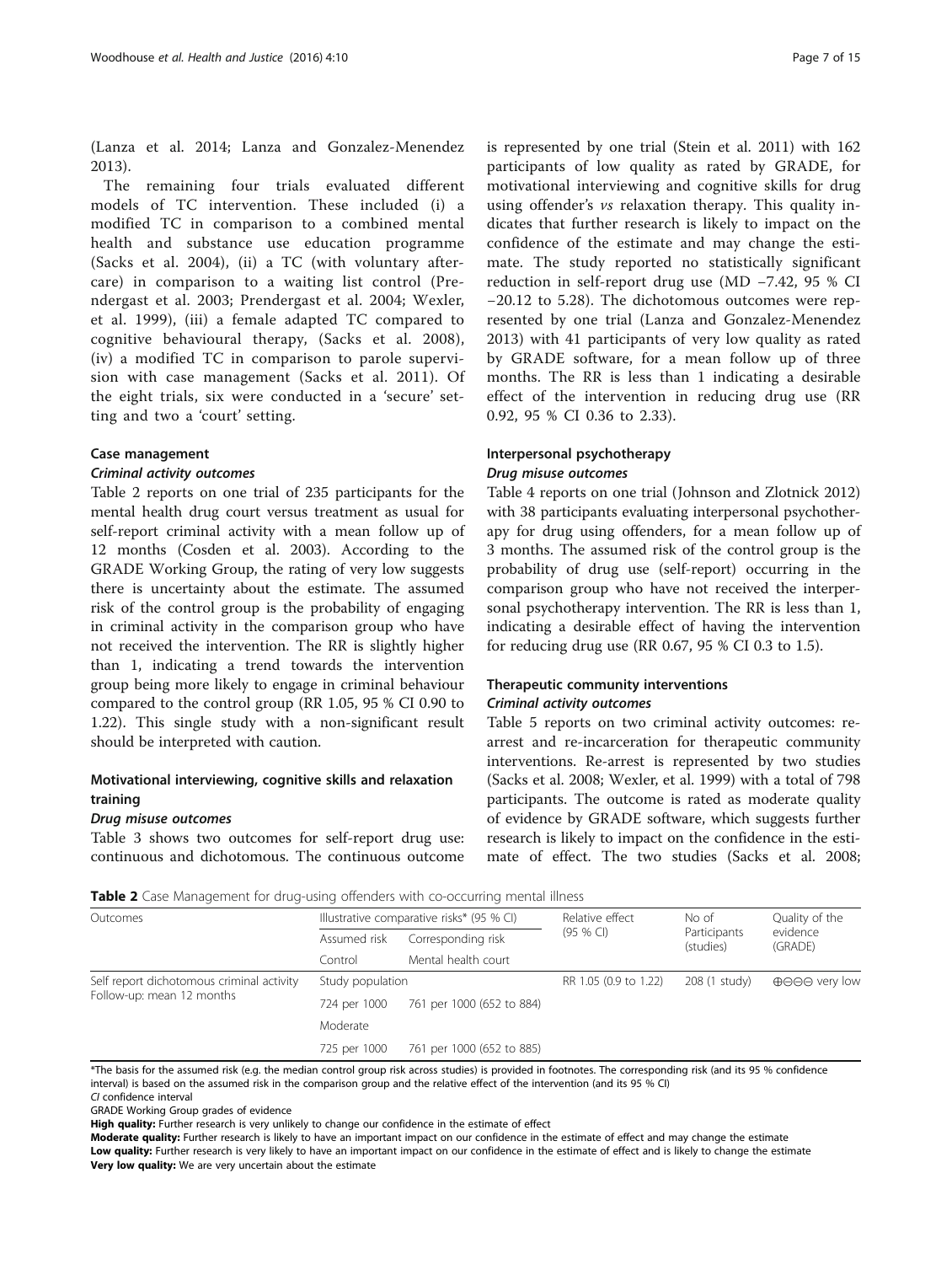| Outcomes                                                        |                          | Illustrative comparative risks* (95 % CI)                                                                          | Relative             | No of                     | Quality of                             |
|-----------------------------------------------------------------|--------------------------|--------------------------------------------------------------------------------------------------------------------|----------------------|---------------------------|----------------------------------------|
|                                                                 | Assumed<br>risk          | effect<br>Corresponding risk<br>$(95%$ CI)<br>Motivational interviewing and cognitive skills                       |                      | Participants<br>(studies) | the<br>evidence<br>(GRADE)             |
|                                                                 | Control                  |                                                                                                                    |                      |                           |                                        |
| Self report drug use continuous<br>Follow-up: mean 3 months     | $\overline{\phantom{m}}$ | The mean self report drug use continuous in the intervention<br>groups was 7.42 lower (20.12 lower to 5.28 higher) | $\qquad \qquad -$    | 162(1)<br>study)          | $\oplus \oplus \ominus \ominus$<br>low |
| Self report drug use<br>dichotomous<br>Follow-up: mean 3 months |                          | Study population                                                                                                   |                      | $41(1$ study)             | $\bigoplus \bigoplus \bigoplus$        |
|                                                                 | 364 per<br>1000          | 335 per 1000 (131 to 847)                                                                                          | $(0.36)$ to<br>2.33) |                           | very low                               |
|                                                                 | Moderate                 |                                                                                                                    |                      |                           |                                        |
|                                                                 | 364 per<br>1000          | 335 per 1000 (131 to 848)                                                                                          |                      |                           |                                        |

<span id="page-7-0"></span>Table 3 Motivational interviewing and cognitive skills for drug-using offenders with co-occurring mental illness

\*The basis for the assumed risk (e.g. the median control group risk across studies) is provided in footnotes. The corresponding risk (and its 95 % confidence interval) is based on the assumed risk in the comparison group and the relative effect of the intervention (and its 95 % CI)

CI confidence interval

GRADE Working Group grades of evidence

High quality: Further research is very unlikely to change our confidence in the estimate of effect

Moderate quality: Further research is likely to have an important impact on our confidence in the estimate of effect and may change the estimate

Low quality: Further research is very likely to have an important impact on our confidence in the estimate of effect and is likely to change the estimate Very low quality: We are very uncertain about the estimate

Wexler, et al. [1999](#page-14-0)) showed no statistically significant reduction in re-arrest following treatment: (RR 1.65, 95 % CI 0.83 to 3.28, 370 participants) and (RR 0.96, 95 % CI 0.82 to 1.13, 428 participants) respectively. Three trials with re-incarceration outcomes represented 636 participants and are of moderate quality as rated by GRADE software, with a mean follow up of 12 months. Two of these three trials reported a statistically significant reduction in re incarceration at follow up. Sacks et al. ([2004](#page-13-0)) compared a personal reflections TC and voluntary residential aftercare versus mental health programme (RR 0.28, 95 % CI 0.13 to 0.63, 139 participants); and Sacks et al. [\(2011\)](#page-13-0) compared re-entry modified TC treatment versus parole supervision case management (RR 0.49, 95 % CI 0.27 to 0.89, 127 participants). The third study (Sacks et al. [2008](#page-13-0)) did not find statistically significant results comparing a TC program versus cognitive behavioural intervention (RR 0.73, 95 % CI 0.45 to 1.19, 370 participants).

# Drug misuse outcomes

Three TC studies reported results for self-report drug use. One study showed a statistically significant reduction: Sacks et al. ([2004](#page-13-0)) (RR 0.58, 95 % CI 0.36 to 0.93, 139 participants); the second study found a near statistically significant reduction: Sacks et al. [\(2008\)](#page-13-0) (RR 0.73, 95 % CI 0.53 to 1.01, 370 participants); while the third study found no statistically significant reduction: Wexler, et al. ([1999](#page-14-0)) (RR 1.11, 95 % CI 0.82 to 1.49, 576 participants).

# Secondary outcomes

#### Identification and type of mental health problem

Mental health diagnoses varied across the studies with a range of different criteria and assessment mechanisms (see Table [6](#page-8-0)). The eight trials reported 17 different mental health diagnoses (e.g., depression, post-traumatic stress disorder and generalised anxiety disorder). The most prevalent diagnosis reported in six trials was

|  | Table 4 Interpersonal psychotherapy for drug-using offenders with co-occurring mental illness |  |  |
|--|-----------------------------------------------------------------------------------------------|--|--|
|  |                                                                                               |  |  |

| Outcomes                                                     |                  | Illustrative comparative risks* (95 % CI) | Relative effect<br>$(95%$ CI) | No of<br>Participants<br>(studies) | Quality of the<br>evidence<br>(GRADE)     |
|--------------------------------------------------------------|------------------|-------------------------------------------|-------------------------------|------------------------------------|-------------------------------------------|
|                                                              | Assumed risk     | Corresponding risk                        |                               |                                    |                                           |
|                                                              | Control          | Interpersonal psychotherapy               |                               |                                    |                                           |
| Self report drug use dichotomous<br>Follow-up: mean 3 months | Study population |                                           | RR 0.67 (0.3 to 1.5)          | 38 (1 study)                       | $\oplus \ominus \ominus \ominus$ very low |
|                                                              | 474 per 1000     | 317 per 1000 (142 to 711)                 |                               |                                    |                                           |
|                                                              | Moderate         |                                           |                               |                                    |                                           |

\*The basis for the assumed risk (e.g. the median control group risk across studies) is provided in footnotes. The corresponding risk (and its 95 % confidence interval) is based on the assumed risk in the comparison group and the relative effect of the intervention (and its 95 % CI) CI confidence interval

GRADE Working Group grades of evidence

High quality: Further research is very unlikely to change our confidence in the estimate of effect

Moderate quality: Further research is likely to have an important impact on our confidence in the estimate of effect and may change the estimate Low quality: Further research is very likely to have an important impact on our confidence in the estimate of effect and is likely to change the estimate Very low quality: We are very uncertain about the estimate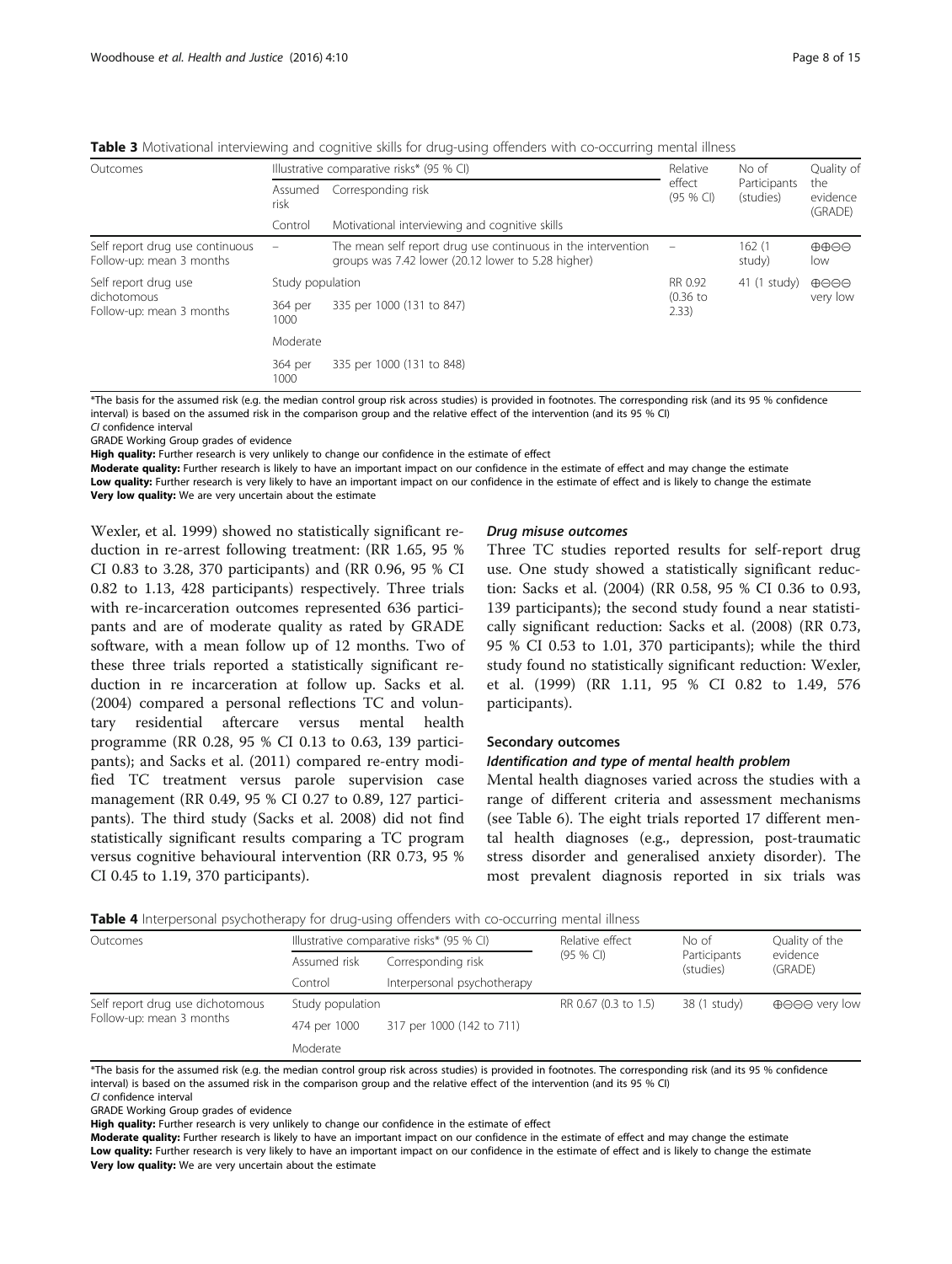<span id="page-8-0"></span>

|  |  | <b>Table 5</b> Therapeutic community for drug-using offenders with co-occurring mental illness |  |
|--|--|------------------------------------------------------------------------------------------------|--|
|  |  |                                                                                                |  |

| Outcomes                                                                          |                  | Illustrative comparative risks* (95 % CI) | Relative effect (95 % CI)                                                                 | No of<br>Participants(studies) | Quality of the<br>evidence (GRADE) |
|-----------------------------------------------------------------------------------|------------------|-------------------------------------------|-------------------------------------------------------------------------------------------|--------------------------------|------------------------------------|
|                                                                                   | Assumed risk     | Corresponding risk                        |                                                                                           |                                |                                    |
|                                                                                   | Control          | Therapeutic community                     |                                                                                           |                                |                                    |
| Criminal activity - Re-arrests<br>Follow-up: mean 12 months                       | 117/340 (34.4 %) | 167/458 (36.5 %)                          | 1st study: 1.65 [0.83, 3.28]<br>2nd study:0.96 [0.82, 1.13]                               | 798 (2 studies)                | ⊕⊕⊕⊝ moderate                      |
| Criminal activity - Re-incarceration 71/283 (25.1 %)<br>Follow-up: mean 12 months |                  | 47/353 (13.3 %)                           | 1st study:0.28 [0.13, 0.63]<br>2nd study:0.73 [0.45, 1.19]<br>3rd study:0.49 [0.27, 0.89] | 636 (3 studies)                | ⊕⊕⊕⊝ moderate                      |

\*The basis for the assumed risk (e.g. the median control group risk across studies) is provided in footnotes. The corresponding risk (and its 95 % confidence interval) is based on the assumed risk in the comparison group and the relative effect of the intervention (and its 95 % CI) CI confidence interval

GRADE Working Group grades of evidence

High quality: Further research is very unlikely to change our confidence in the estimate of effect

Moderate quality: Further research is likely to have an important impact on our confidence in the estimate of effect and may change the estimate Low quality: Further research is very likely to have an important impact on our confidence in the estimate of effect and is likely to change the estimate Very low quality: We are very uncertain about the estimate

| Table 6 Mental Health Identification and Diagnoses |  |
|----------------------------------------------------|--|
|----------------------------------------------------|--|

| Study, year                                                                | Criteria used for diagnoses                                                                                                                                                                                | Description of mental health problem                                                                                                                                   |  |
|----------------------------------------------------------------------------|------------------------------------------------------------------------------------------------------------------------------------------------------------------------------------------------------------|------------------------------------------------------------------------------------------------------------------------------------------------------------------------|--|
| Cosden et al. 2003                                                         | Determined by a psychiatrist/psychologist<br>on the basis of a clinical interview<br>and observations                                                                                                      | Mood disorder<br>Schizophrenia<br>Bipolar disorder<br>Other<br>Dual diagnosis                                                                                          |  |
| Johnson and Zlotnick 2012                                                  | Hamilton Rating Scale for Depression<br>Median duration of index episode in months<br>Number of depressive episodes<br>Number of previous suicide attempts<br>DSM-IV Axis I disorders using the SCID-I/II. | Criteria for a major depressive<br>disorder at least 4 weeks after<br>substance abuse treatment<br>Minimum score of 18 on the<br>Hamilton Rating Scale for Depression. |  |
| Lanza and Gonzalez-Menendez 2013                                           | DSM-IV<br>Mini International Neuropsychiatric Interview<br>Anxiety Sensitivity Index                                                                                                                       | Anxiety<br>Mental health disorders<br>Antisocial personality disorder<br>Major depressive disorder<br>Generalised anxiety disorder                                     |  |
| Sacks et al. 2004                                                          | <b>DIS</b>                                                                                                                                                                                                 | Diagnoses of lifetime Axis I or<br>Axis II mental disorder<br>Antisocial personality disorder                                                                          |  |
| Sacks et al. 2008                                                          | Global Severity Index<br>Beck Depression Inventory<br>Lifetime of mental health<br>PTSD Symptom Scale - Interview<br>Posttraumatic Stress Diagnostic Scale                                                 | Depression<br>PTSD<br>Lifetime of mental health                                                                                                                        |  |
| Sacks et al. 2011                                                          | DSM-IV diagnostic criteria<br>Beck Depression Inventory<br>Post Traumatic Stress Disorder<br>Symptom Scale<br>Brief Symptom Inventory<br>Global Severity Index                                             | Depression<br><b>PTSD</b><br>Psychological distress                                                                                                                    |  |
| Stein et al. 2011                                                          | CES-D Scale                                                                                                                                                                                                | Scores >16 indicate presence<br>of significant depression. 69.8 % had<br>significant depressive symptoms                                                               |  |
| Wexler et al. 1999;<br>Prendergast et al.<br>2003; Prendergast et al. 2004 | Not specified                                                                                                                                                                                              | Antisocial personality disorder<br>Phobias<br>PTSD<br>Depression<br>Dysthymia<br>Attention deficit hyperactivity disorder                                              |  |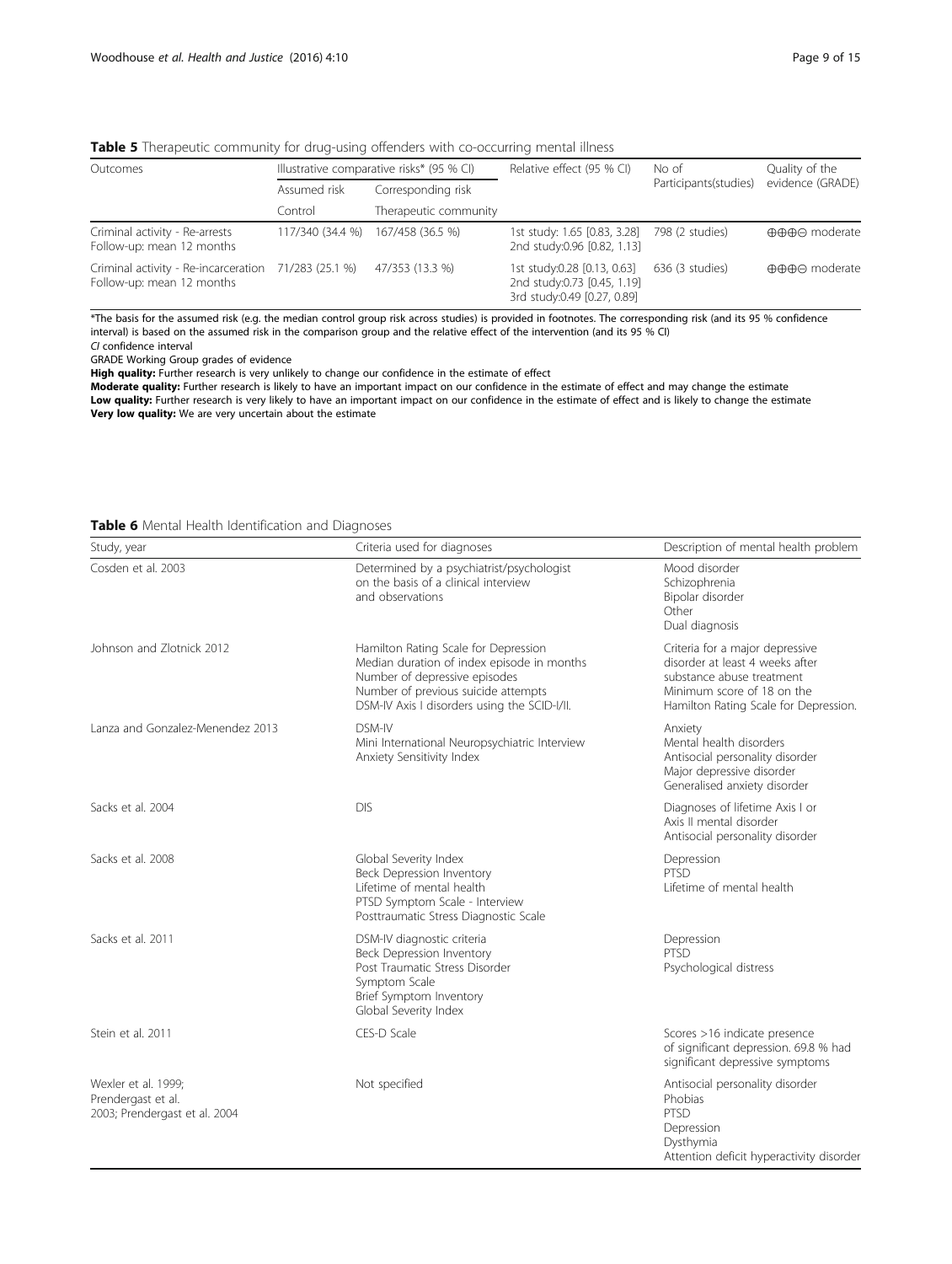depression (Johnson and Zlotnick [2012;](#page-13-0) Lanza and Gonzalez-Menendez [2013;](#page-13-0) Sacks et al. [2008](#page-13-0), [2011](#page-13-0); Stein et al. [2011;](#page-14-0) Wexler, et al. [1999\)](#page-14-0). A range of assessment tools were used to identify the different diagnoses. These included use of the Anxiety Severity Index (ASI), Beck Depression Inventory (BDI) and Mini International Neuropsychiatric Interview (MINI). One study did not specify the criteria used for diagnoses (Wexler, et al. [1999](#page-14-0)) and one employed a clinical interview and observations by a Psychiatrist (Cosden et al. [2003\)](#page-13-0).

In addition to the drug and criminal activity outcomes, mental health outcomes were reported across the eight trials. Three trials reported mental health diagnoses at baseline, but did not report any post treatment mental health outcomes (Sacks et al. [2004](#page-13-0), [2011;](#page-13-0) Wexler, et al. [1999](#page-14-0)). One trial reported some mental health outcomes; but did not provide enough information to enable us to extract the data (Stein et al. [2011](#page-14-0)).

# Impact on mental health outcome

Four of the eight trials reported on outcomes of mental health improvement across the intervention and comparison/control groups. Johnson and Zlotnick ([2012](#page-13-0)) reported significantly lower Hamilton Depression Scale scores in the intervention group (interpersonal therapy) compared to the control group. Three studies evaluating a TC model, case management and cognitive behavioural skills showed improvements in scores across both the intervention and control group. The Sacks et al. ([2008](#page-13-0)) study evaluating TC showed improvements in mental health symptoms, assessing using the BDI at 6 months follow up across both intervention groups. This improvement was maintained at 12 months for the TC group, while the control group continued to improve between 6 and 12 month follow up. For case management reductions were reported across both intervention groups for the number of participants meeting criteria for mental health diagnoses (including; mood disorder, schizophrenia, bipolar disorder), determined by a psychiatrist/psychologist at 12 months follow up. For cognitive skills, Lanza and Gonzalez-Menendez [\(2013](#page-13-0)) reported reductions across both the intervention and control groups for MINI assessed mental health disorders, including major depressive disorder and generalised anxiety disorder.

# Resource information and economical appraisal

Two trials and seven publications provided some resource information (McCollister et al. [2003](#page-13-0); Prendergast et al. [2003;](#page-13-0) Prendergast et al. [2004](#page-13-0); Sacks et al. [2011](#page-13-0); Sacks et al. [2004](#page-13-0); Sacks et al. [2008;](#page-13-0) Sacks et al. [2012](#page-13-0); Wexler, et al. [1999](#page-14-0)). The series of Prendergast studies presented economic differences when compared to the one-year TC outcome study. The Prendergast research suggests that optimal cost savings appear to require prison treatment plus aftercare rather than prison treatment alone (McCollister et al. [2003](#page-13-0)). This was rated as 3B on the Drummond checklist. The series of Sacks TC publications contained some information about cost, but not sufficient to conduct a cost-effectiveness appraisal (Sacks et al. [2004](#page-13-0)). This was rated on the Drummond checklist as 3A. The authors of this study noted the additional marginal costs (on top of the specific incarceration costs) were \$7.37 per day, versus \$148.19 cost of a prison day. This suggests a substantial cost saving supporting the use of TC programmes over prison.

# **Discussion**

#### Summary of main results

This systematic review provided evidence from eight trials. The trials were conducted in secure and court settings. We do not have sufficient evidence to be able to suggest whether these interventions work better in one setting as opposed to another. Five different types of treatment interventions were identified. These included: case management, motivational interviewing and cognitive skills, interpersonal psychotherapy and TC models.

#### Outcomes of criminal activity and drug use

The TC studies reported statistically significant reductions in subsequent re-incarceration, but not for rearrest. This finding could be an artefact of the type of outcome. Incarceration (or re-incarceration) to prison takes longer to process and often involves a court case which means that it is likely to be recorded within the time frame of an experimental evaluation. In comparison, 'arrest' (or 're-arrest') is more frequent and is recorded in the CJS within a shorter time frame. Sacks et al. ([2011\)](#page-13-0) also argues that participation in a treatment option does not necessarily lead to less involvement with the CJS, but success might instead be a reduction in the severity of the offence committed such that reincarceration is less likely. The follow-up studies to the Wexler trial also commented on differential effectiveness of treatment outcomes (Prendergast et al. [2003, 2004](#page-13-0); Wexler, et al. [1999\)](#page-14-0). The authors argue that focusing on only one or two outcomes may mask the impact of treatment on other outcome domains that are of interest to various stakeholders. For example, measuring re-arrest or re-incarceration does not reveal the reason for why an individual has returned to correctional supervision. Unanswered questions include (i) the length of time an offender remains in the community until re-arrest, (ii) knowledge about what crimes are committed, and (iii) the reasons for return.

One specifically adapted TC treatment for women offenders compared women assigned to TC treatment or standard treatment, a cognitive behavioural recovery and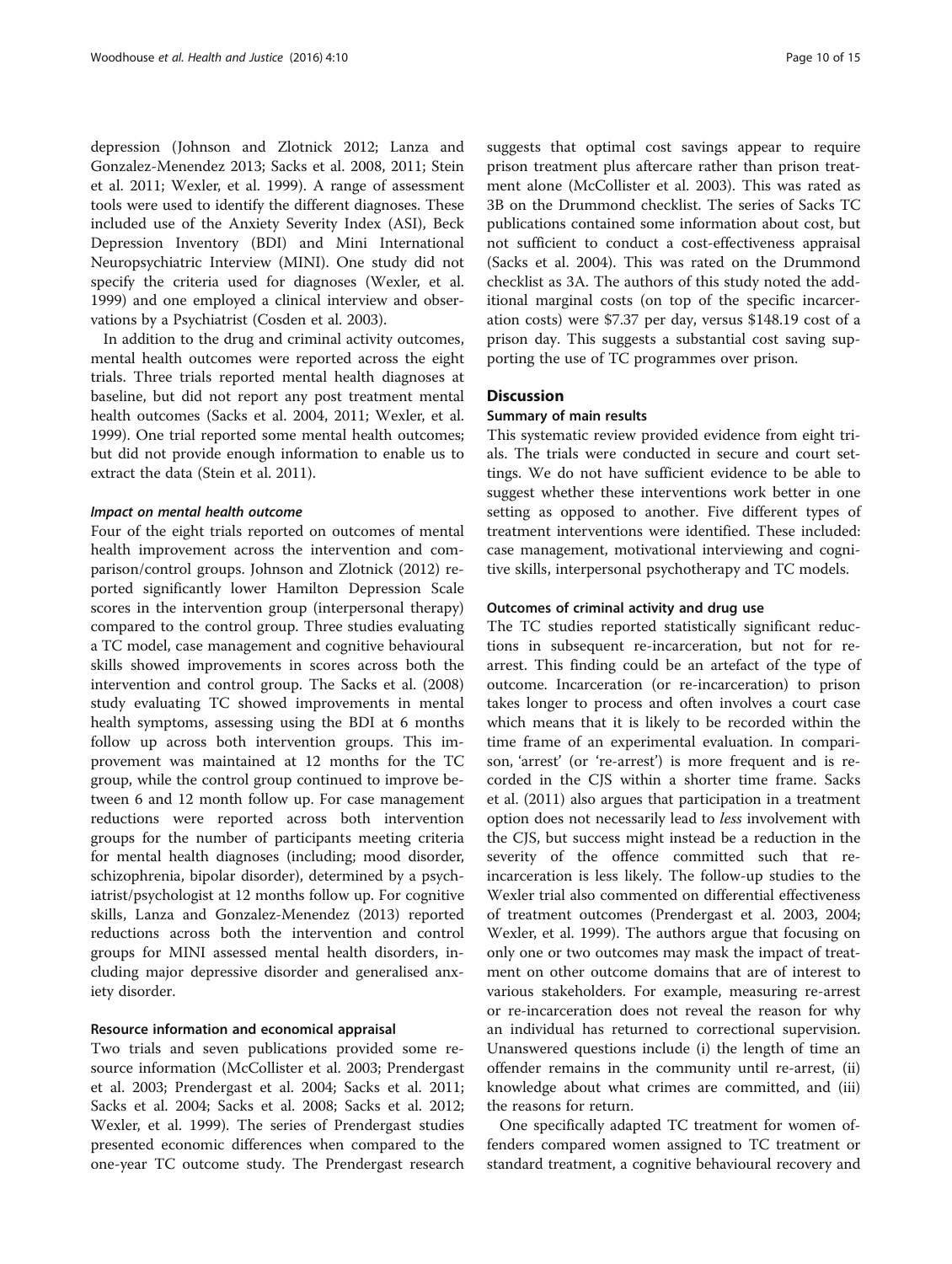relapse prevention curriculum referred to in the system as the Intensive Outpatient Program (Sacks et al. [2008](#page-13-0)). At 6 months the study found that both groups improved significantly on variables of mental health, substance use, criminal behaviour, and HIV risk. The authors note that further exploration of each model for different offender groups is required to permit a precise utility of each model. The authors concluded that the preliminary findings demonstrate the importance of providing gender-specific sensitive and comprehensive approaches within the correctional system (Sacks et al. [2008\)](#page-13-0). The more recent follow-up study investigated outcomes at 6 and 12 months. The outcomes followed a similar pattern, with both groups of women benefiting from treatment. TC treatment was found to be more beneficial than cognitive behavioural therapy at improving reincarceration rates and lengthening the amount of time spent in the community before subsequent reincarceration (Sacks et al. [2008](#page-13-0)).

We noted no statistically significant reductions for criminal activity or self-report drug use with the use of case management via a mental health court; Motivational interviewing with cognitive skills over relaxation training; and Acceptance and Commitment Therapy (ACT) or interpersonal psychotherapy (Cosden et al. [2003](#page-13-0); Johnson and Zlotnick [2012](#page-13-0); Lanza and Gonzalez-Menendez [2013](#page-13-0); Stein et al. [2011\)](#page-14-0). The interpersonal psychotherapy was evaluated using a pilot study of women suffering from major depression and substance use disorder (Johnson and Zlotnick [2012\)](#page-13-0). This feasibility trial was used to assess the applicability of using interpersonal psychotherapy in a prison environment. The findings showed that participants undergoing interpersonal psychotherapy had significantly reduced levels of depression and substance misuse over the attentionmatched control (Johnson and Zlotnick [2012\)](#page-13-0).

The study evaluating ACT in comparison to traditional cognitive behavioural therapy found higher levels of abstinence in the ACT (43.8 %) when compared to the control (18.2 %). These findings are similar to other studies that have used ACT albeit in non-incarcerated populations (Hayes et al. [2004](#page-13-0)). The authors attribute the success of ACT to the nature of the'co-joint' work between the therapist and client, which aims to increase the flexibility and structure of the therapy allowing the client to have greater autonomy over decision-making. They argue that cognitive behavioural therapy is more systematically directed by the therapist, leaving little scope for responsive change (Lanza et al. [2014](#page-13-0); Lanza and Gonzalez-Menendez [2013](#page-13-0)). In summary, each study represented a singular trial and caution is called for in interpreting the results of the studies as further research is likely to change the impact of confidence.

# Mental health information

In terms of addressing some of the complex issues of individuals with mental health problems and co-occurring substance abuse, the evidence from this systematic review provides starting point for further discussion. Three studies discussed the differential treatment effects on the severity of depression (Cosden et al. [2003](#page-13-0); Johnson and Zlotnick [2012](#page-13-0); Stein et al. [2011\)](#page-14-0). The Cosden et al. ([2003\)](#page-13-0) study noted further understanding of how to help clients with a serious mental health problem with different levels of treatment is needed. The Johnson and Zlotnick ([2012\)](#page-13-0) study noted that participants undergoing interpersonal psychotherapy had significantly reduced levels of depression and substance misuse over the attention-matched control. The authors noted that treatment intensity for the individual once released was one key factor to maintaining good outcomes. However, they go on to state that women often experience delays in treatment and service provision on release, and they suggest that alternative service provision such as phone treatment might be helpful in providing a more intensive post-release treatment and useful in times of crisis (Johnson and Zlotnick [2012](#page-13-0)).

Study descriptions of mental ill health varied (see Table [5\)](#page-8-0). The Cosden et al. ([2003](#page-13-0)) study used a Psychiatrist or Psychologist to conduct a clinical interview to make a mental health diagnosis alongside substance misuse. This resulted in a mental health court sample of individuals diagnosed with a range of mental health problems including mood disorder, schizophrenia, bipolar disorder, and dual diagnosis. Other papers referred to use of the DSM-IV diagnostic criteria (Sacks et al. [2011](#page-13-0)), but subsequently provided little information with regards to individual mental health needs. Demographic information in the Sacks et al. [2004](#page-13-0) study reported on other aspects of mental health prognosis, including lifetime mental health treatment, lifetime in patient care, and prescribed medication (Sacks et al. [2004](#page-13-0)). The Wexler series of studies reported a range of diagnoses, including antisocial personality disorder, phobias, posttraumatic stress disorder, depression, dysthymia, and attention deficit disorder, but did not describe how these diagnoses were confirmed or assessed within the population.

Six trials reported on change in mental health wellbeing. Three trials used the Beck Depression Inventory, Global Severity Index, and the Posttraumatic Diagnostic Scale (Sacks et al. [2004, 2008, 2011](#page-13-0)). Another study reported on Depression but used the Hamilton Rating Scale for Depression (Johnson and Zlotnick [2012](#page-13-0)). Two studies reported presence of mood disorder alongside schizophrenia, general anxiety disorder, and antisocial personality disorder (Cosden et al. [2003;](#page-13-0) Lanza et al. [2014](#page-13-0); Lanza and Gonzalez-Menendez [2013](#page-13-0)). Reporting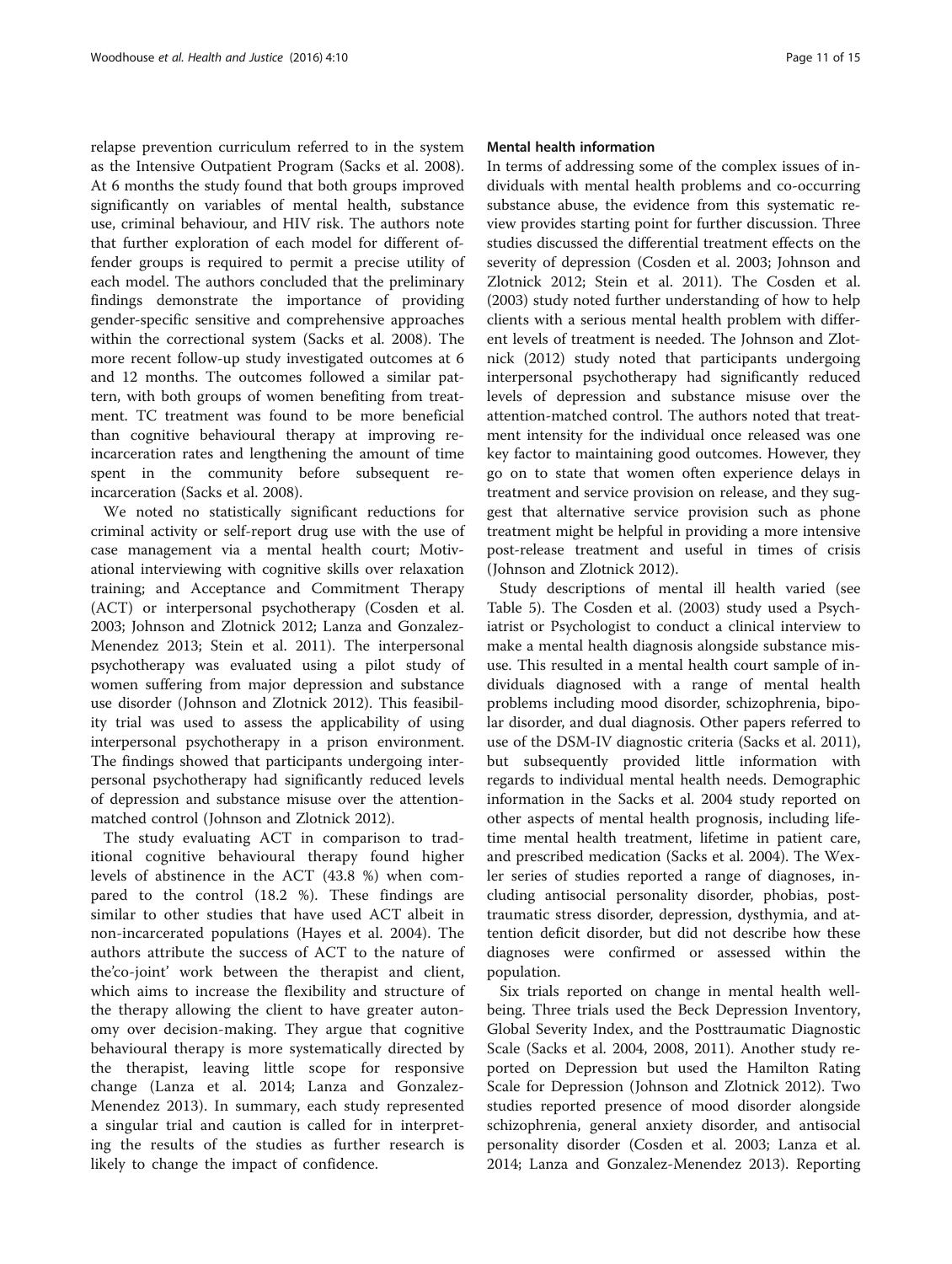of usable mental health outcomes was limited in the included studies. Three studies reported baseline data but did not provide follow up mental health outcomes (Sacks et al. [2004, 2011](#page-13-0); Wexler, et al. [1999\)](#page-14-0) and one study did not provide mental health data in a usable format (Stein et al. [2011](#page-14-0)). The remaining studies provided mental health data pre and post intervention, however each of the four studies administered a different assessment tool, including BDI, Hamilton Depression Rating Scale, and clinician diagnosed, making it difficult to compare. Future updates of this review will include mental health outcomes in order to assess the impact of treatment on mental health well-being alongside criminality and drug use.

Several successful treatment elements were reported throughout the included trials. First, we noted the issue of treatment engagement as important. In the mental health court trial, informal support from family and friends encouraged the engagement of clients within the community for longer term gains (Cosden et al. [2003](#page-13-0)). Second, programmes that were specifically adapted to the needs of mental health clients tended to include a cognitive behavioural therapy that emphasised criminal thinking and behaviour alongside psycho-educational classes. The combination of these mechanisms enhanced an individual's ability to recognise and understand their substance misuse and mental health problems in more detail (Sacks et al. [2004](#page-13-0)). Third, the longer an individual is engaged in treatment the better the outcome(s) (Wexler, et al. [1999\)](#page-14-0).

# Overall completeness and applicability of evidence

The applicability of the evidence is hindered by the lack of trial coverage to a range of limited treatment options. The limited trials were conducted in the US judicial system, and are therefore, restricted in their generalisation to other CJS outside of the US. The current evidence suggests that TC treatments reduce re-incarceration rates. The review only identifies measures of self-report drug use and must be interpreted with caution. In addition, we can say nothing about whether the treatments are effective in reducing drug use and subsequent criminal behaviour while offenders are on parole or on probation in the community.

# Resource information

Resource and cost information within the studies was evident in two studies, allowing for some comparison of resource information between TC models however both were considered partial evaluations using the Drummond checklist. Regular report of effect sizes would aid calculations for power analysis and provide estimates of the magnitude of treatment effect needed for costbenefit and cost-effectiveness analysis and would aid decision making for policy makers.

#### The trial quality

The available evidence was hindered by the lack of trial coverage to a range of limited treatment options. The trials were conducted in the US judicial system, and are therefore, restricted in their generalisation too other CJS outside of the US. The current evidence suggests that TC treatments reduce re-incarceration rates. The review only identifies measures of self-report drug use and must be interpreted with caution. In addition, we can say nothing about whether the treatments are effective in reducing drug use and subsequent criminal behaviour while offenders are on parole or on probation in the community.

The evidence was often poorly described which prevented the reviewers from making a clear judgement of bias. The imprecision of reporting lowers the quality of evidence, which means that further research is likely to have an impact on our confidence in the estimate of effect. Limitations were described relating to the study design (and leading to problems of selection bias), and in some studies sample sizes were small. The Stein et al. ([2011](#page-14-0)) study was noted as being relatively underpowered and replication of the study is required to enhance the generalisation and external validity of the study findings. Similar modest sample sizes were reported by Sacks et al. ([2011\)](#page-13-0); Cosden et al. [\(2003](#page-13-0)), who suggested that larger samples should be used to provide a more precise estimate of effect. The Cosden study also reported on the possibility of outcome bias, as the interviewer was not blind to the outcome condition of the participant, and loss to follow-up (25 % of the study sample were lost to follow-up) at 12 months (Cosden et al. ([2003\)](#page-13-0).

Another possible selection bias concern in the series of Wexler studies was that participants were randomly assigned to the prison TC treatment and regular prison conditions but not to aftercare (Prendergast et al. [2003](#page-13-0), [2004](#page-13-0); Wexler, et al. [1999\)](#page-14-0). The authors noted that possible differences in personal motivation may account for some of the positive outcomes associated with participants' continued support for aftercare services. Subsequently these participants were noted as having the highest'readiness scores', which suggests that motivation creates an important consideration on client selection (Wexler, et al. [1999](#page-14-0)).

# Implications for research

We have identified several research implications. First, good-quality research is required to evaluate the effectiveness of interventions in offenders with substance misuse problems and co-occurring mental health problems. Of particular interest are the extended long-term effects of aftercare and the level of contact required with services in the community. Further research to enhance to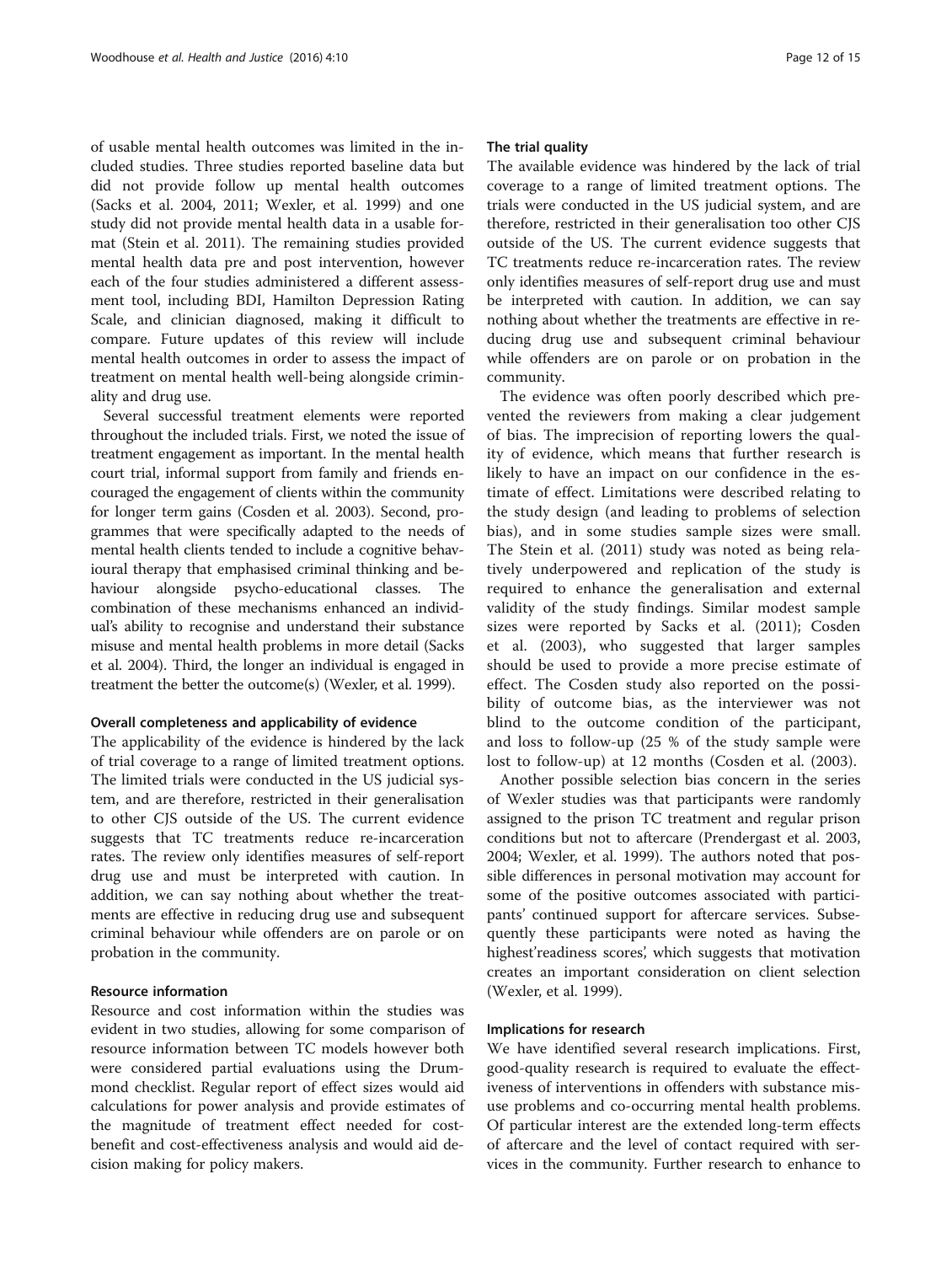<span id="page-12-0"></span>explore the intensity of different community treatment alternatives following release may help to unravel this process. Second, better descriptions of participants' mental health problems and more detailed information about mental health diagnoses are required to enable the transferability of information to clinical practice. Such information could also facilitate the use of mental health diagnoses as a moderator within the analysis of the outcomes. Third, trial interventions specifically focusing on females and adolescents are required. In the current review one study contained females, and one study reported on adolescents. Fourth, little is known about the interaction between mental health problems, individual personal characteristics and positive outcomes relating to treatment success. In terms of depression, Stein et al. [\(2011](#page-14-0)) attempted to explore some of the differences between participants with few and with many depressive symptoms. Future studies should consider an analysis of existing datasets to reveal which individuals with which mental health diagnosis fair better than others, enabling improved targeting of resources.

Finally, standardising cost and cost-effectiveness information within trial evaluations would help policymakers make decisions about health versus criminal justice costs. New outcome evaluations should consider the length of time to a parolee's re-arrest or reincarceration, as this has cost implications. For example, the Prendergast et al. [\(2003](#page-13-0)) study found that community residential treatment kept parolees from relapse or recidivism so long as they remained in treatment. Such evaluations provide potential important information for stakeholders and funding bodies involved in distributing budgets to fund such enterprises.

# Conclusions

Two studies employing therapeutic community interventions with aftercare showed a reduction in subsequent re-incarceration. However, the studies generally showed a high degree of variation, warranting a degree of caution in the interpretation of the magnitude of effect and direction of benefit for treatment outcomes. More evaluations are required to assess the effectiveness of interventions for drug-using offenders with co-occurring mental health problems with better mental health descriptions and outcome measurement.

# **Endnotes**

Cochrane Central Register of Controlled Trials (CEN-TRAL) (1980 to April 2014), MEDLINE (1966 to April 2014), EMBASE (1980 to April 2014), PsycINFO (1978 to April 2014), PASCAL (1973 to November 2004)<sup>a</sup>, Sci-Search (Science Citation Index) (1974 to April 2014), Social SciSearch (Social Science Citation Index) (1972 to April 2014), ASSIA (1987 to April 2014), Wilson Applied Science and Technology Abstracts (1983 to October 2004)<sup>a</sup>, Inside Conferences (1993 to November 2004)<sup>a</sup>, Dissertation Abstracts (1961 to October 2004)<sup>a</sup>, NTIS (1964 to April 2014), Sociological Abstracts (1963 to April 2014), HMIC (to April 2014), PAIS (1972 to April 2014), SIGLE (1980 to June  $2004$ <sup>b</sup>, Criminal Justice Abstracts (1968 to April 2014), LILACS (2004 to April 2014), National Research Register (March  $2004$ )<sup>c</sup> Current Controlled Trials (December 2009), DrugScope (February 2004) - unable to access, SPECTRA (March 2004)<sup>d</sup>.

#### Acknowledgements

We would like to acknowledge the support of the Centre for Reviews and Dissemination in the development of search strategies and search terms for this article. We would like to acknowledge the help of the York Health Economics Consortium and The Health Sciences Department at the University of York and the continued support of the Cochrane Drugs and Alcohol Group.

#### Funding

The original review was funded by the Department of Health, UK.

#### Authors' contributions

Three independent review authors inspected the search hits by reading the titles and abstracts (AEP, MN, RW). Each potentially relevant study located in the search was obtained as a full article and was independently assessed for inclusion by two review authors. Five review authors conducted data extraction for the papers (MM-SJ, JMG, RW, and MN). The results were compiled and organised by MM-ST, MN, CH, RW and AEP, and all eight authors contributed towards the final draft text. All authors read and approved the final manuscript.

#### Competing interests

The authors declare that they have no competing interests.

#### Author details

<sup>1</sup>Department of Health Sciences, University of York, ARRC Building Second FloorHeslington, York YO10 5DD, UK. <sup>2</sup>University of Leeds, Leeds, UK.<br><sup>3</sup>University of Shoffield, Shoffield, UK. <sup>4</sup>YHEC, University of York, York.  $10^3$ University of Sheffield, Sheffield, UK.  $4$ YHEC, University of York, York, UK.<br><sup>5</sup>Trials Unit, University of York, York, UK. <sup>5</sup>Trials Unit, University of York, York, UK.

#### Received: 6 February 2016 Accepted: 20 August 2016 Published online: 13 September 2016

#### References

- Andrews, D. A., Zinger, I., Hoge, R. D., Bonta, J., Gendreau, P., & Cullen, F. T. (1990). Does correctional treatment work? A clinically relevant and psychologically informed meta-analysis. Criminology, 28(3), 369–404. doi[:10.1111/j.1745-9125.](http://dx.doi.org/10.1111/j.1745-9125.1990.tb01330.x) [1990.tb01330.x.](http://dx.doi.org/10.1111/j.1745-9125.1990.tb01330.x)
- A-Tjak, J. G., Davis, M. L., Morina, N., Powers, M. B., Smits, J. A., & Emmelkamp, P. M. (2015). A meta-analysis of the efficacy of acceptance and commitment therapy for clinically relevant mental and physical health problems. Psychotherapy and Psychosomatics, 84(1), 30–36. doi:[10.1159/000365764.](http://dx.doi.org/10.1159/000365764)
- Austin, C., & McClelland, R. (1996). Case management in the human services. Reflections of public policy. Journal of Case Management, 6(3), 119–126.
- Byford, S., Barrett, B., Metrebian, B., Groshkova, N., Cary, T., Charles, M., Lintzeris, N., & Strang, J. (2013). Cost-effectiveness of injectable opioid treatment v. oral methadone for chronic heroin addiction. British Journal of Psychiatry, 203(5), 341–349.
- Campbell, D., & Stanley, J. (1963). Experimental and quasi-experimental designs for research. Chicago: Rand-McNally.
- Clarke, K. (2010). Green paper evidence report: breaking the cycle, effective punishment, rehabilitation and sentencing of offenders. Retrieved from [https://](https://www.gov.uk/government/uploads/system/uploads/attachment_data/file/185936/breaking-the-cycle.pdf) [www.gov.uk/government/uploads/system/uploads/attachment\\_data/file/](https://www.gov.uk/government/uploads/system/uploads/attachment_data/file/185936/breaking-the-cycle.pdf) [185936/breaking-the-cycle.pdf.](https://www.gov.uk/government/uploads/system/uploads/attachment_data/file/185936/breaking-the-cycle.pdf) Accessed 9 Sept 2016.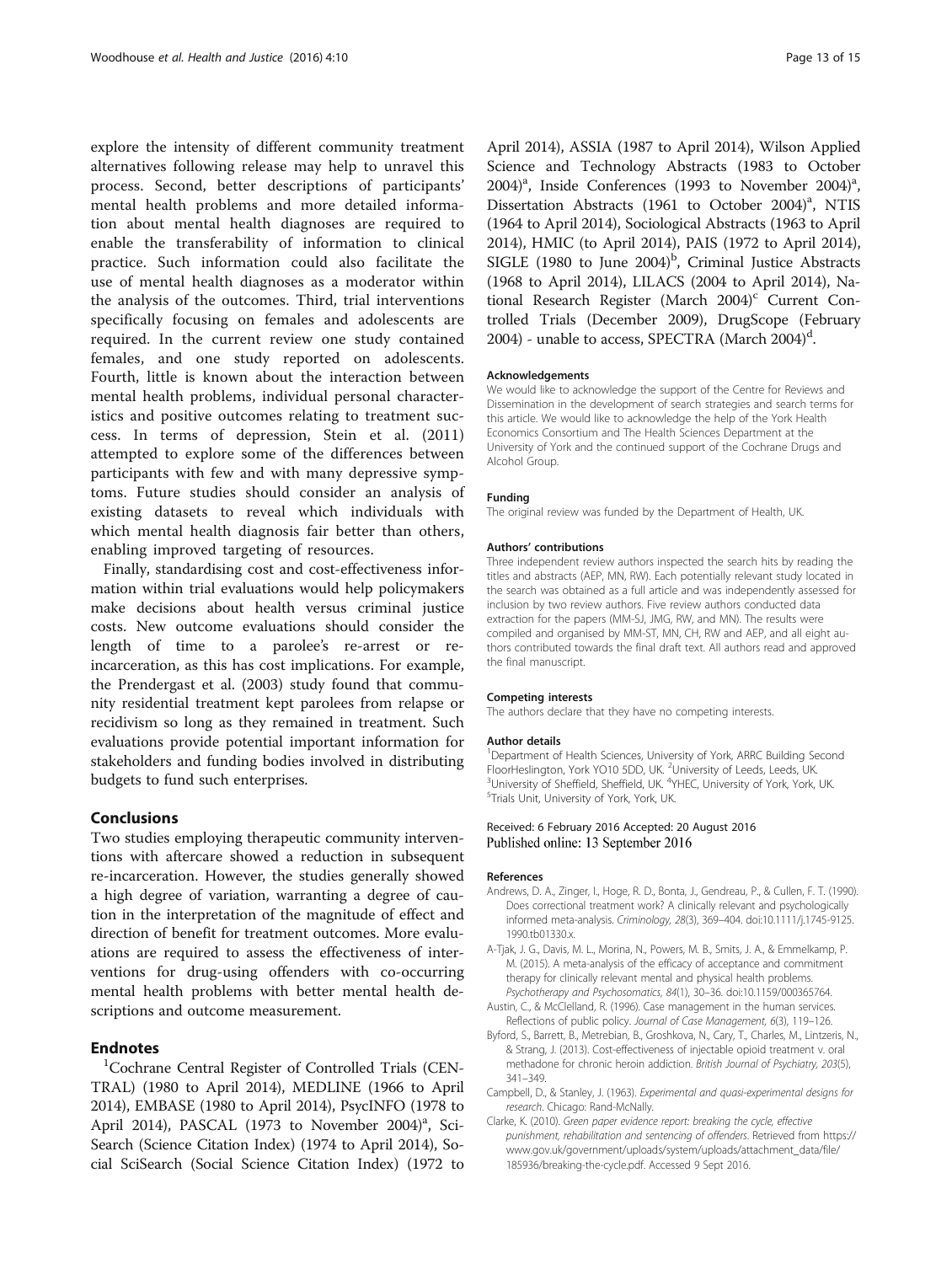<span id="page-13-0"></span>Cloyes, K. G., Wong, B., Latimer, S., & Abarca, J. (2010). Time to prison return for offenders with serious mental illness released from prison: a survival analysis. Criminal Justice and Behavior, 37(2), 175–187. doi:[10.1177/0093854809354370.](http://dx.doi.org/10.1177/0093854809354370)

Cook, T. D., & Campbell, D. T. (1979). Quasi-experimentation: design and analysis issues for field settings. Boston: Houghton Mifflin Company.

Cosden, M., Ellens, J. K., Schnell, J. L., Yamini-Diouf, Y., & Wolfe, M. M. (2003). Evaluation of a mental health treatment court with assertive community treatment. Behavioral Sciences & the Law, 21(4), 415–427. doi[:10.1002/bsl.542.](http://dx.doi.org/10.1002/bsl.542)

de Mello, M. F., de Jesus Mari, J., Bacaltchuk, J., Verdeli, H., & Neugebauer, R. (2005). A systematic review of research findings on the efficacyof interpersonal therapy for depressive disorders. European Archives of Psychiatry and Clinical Neuroscience, 255(2), 75–82. doi[:10.1007/s00406-004-0542-x](http://dx.doi.org/10.1007/s00406-004-0542-x).

Drummond, M., O'Brien, B., Stoddart, G., & Torrance, G. (1997). Methods for the economic evaluation of health care programmes (2nd ed.). Oxford: Oxford University Press.

Fazel, S., & Danesh, J. (2002). Serious mental disorder in 23 000 prisoners: a systematic review of 62 surveys. The Lancet, 359(9306), 545–550. doi[:10.1016/](http://dx.doi.org/10.1016/S0140-6736(02)07740-1) [S0140-6736\(02\)07740-1](http://dx.doi.org/10.1016/S0140-6736(02)07740-1).

Fontanarosa, J., Uhl, S., Oyesanmi, O., & Schoelles, K. (2013). Interventions for adult offenders with serious mental illness Comparative Effectiveness Reviews (Vol). Rockville: Agency for Healthcare Research and Quality.

Glaze, L. E., & James, D. J. (2006). Mental health problems of prison and jail inmates, Bureau Justice Statistics Special Report. USA: US Department of Justice. Office of Justice Programs.

Greenfeld, L. A., & Snell, T. L. (1999). Women offenders. Washington: US Department of Justice, Office of Justice Programs, Bureau of Justice Statistics.

Griffiths, E. V., Willis, J., & Spark, M. J. (2012). A systematic review of psychotropic drug prescribing for prisoners. The Australian and New Zealand Journal of Psychiatry, 46(5), 407–421. doi:[10.1177/0004867411433893](http://dx.doi.org/10.1177/0004867411433893).

Guyatt, G. H., Oxman, A. D., Vist, G. E., Kunz, R., Falck-Ytter, Y., Alonso-Coello, P., & Schünemann, H. J. (2008). GRADE: an emerging consensus on rating quality of evidence and strength of recommendations. British Medical Journal, 336(7650), 924–926. doi:[10.1136/bmj.39489.470347.AD.](http://dx.doi.org/10.1136/bmj.39489.470347.AD)

Hayes, S. C., Follette, V. M., & Linehan, M. (2004). Mindfulness and acceptance: expanding the cognitive-behavioral tradition. New York: Guilford Press.

Higgins, J., & Green S. (2011). Cochrane handbook for systematic reviews of interventions version 5.1.0. The Cochrane Collaboration. Available from <http://handbook.cochrane.org>.

Huband, N., Ferriter, M., Nathan, R., & Jones, H. (2010). Antiepileptics for aggression and associated impulsivity. Cochrane Database of Systematic Reviews, 2, CD003499. doi[:10.1002/14651858.CD003499.pub3](http://dx.doi.org/10.1002/14651858.CD003499.pub3).

Johnson, J. E., & Zlotnick, C. (2012). Pilot study of treatment for major depression among women prisoners with substance use disorder. Journal of Psychiatric Research, 46(9), 1174–1183. doi[:10.1016/j.jpsychires.2012.05.007.](http://dx.doi.org/10.1016/j.jpsychires.2012.05.007)

Lamb, H. R., & Weinberger, L. E. (1998). Persons with severe mental illness in jails and prisons: a review. Psychiatric Services, 49(4), 483–492.

Langendam, M. W., Akl, E. A., Dahm, P., Glasziou, P., Guyatt, G., & Schunemann, H. J. (2013). Assessing and presenting summaries of evidence in Cochrane Reviews. Systematic Reviews, 2(1), 81. doi:[10.1186/2046-4053-2-81](http://dx.doi.org/10.1186/2046-4053-2-81).

Lanza, P. V., & Gonzalez-Menendez, A. (2013). Acceptance and commitment therapy for drug abuse in incarcerated women. Psicothema, 25(3), 307–312. doi[:10.7334/psicothema2012.292](http://dx.doi.org/10.7334/psicothema2012.292).

Lanza, P. V., Garcia, P. F., Lamelas, F. R., & Gonzalez-Menendez, A. (2014). Acceptance and commitment therapy versus cognitive behavioral therapy in the treatment of substance use disorder with incarcerated women. Journal of Clinical Psychology, 70(7), 644–657. doi[:10.1002/jclp.22060.](http://dx.doi.org/10.1002/jclp.22060)

Lipsey, M., & Wilson, D. (1998). Effective intervention for serious juvenile offenders: a synthesis of research. In R. Loeber & D. P. Farrington (Eds.), Serious & violent juvenile offenders: risk factors and successful intervention (pp. 313–345). Thousand Oaks: Sage Publications.

Lipsey, M., Landenberger, N. A., & Wilson, S. J. (2007). Effects of cognitivebehavioral programs for criminal offenders: a systematic review. Campbell Systematic Reviews, 3(6). doi: 10.4073/csr.2007.6.

Lovell, D., Gagliardi, G. J., & Peterson, P. D. (2002). Recidivism and use of services among persons with mental illness after release from prison. Psychiatric Services, 53(10), 1290–1296. doi:[10.1176/appi.ps.53.10.1290.](http://dx.doi.org/10.1176/appi.ps.53.10.1290)

Marlowe, D. B., Elwork, A., Festinger, D. S., & McLellan, A. T. (2003). Drug policy by popular referendum: this, too, shall pass. Journal of Substance Abuse Treatment, 25(3), 213–221.

Martin, M. S., Dorken, S. K., Wamboldt, A. D., & Wootten, S. E. (2012). Stopping the revolving door: a meta-analysis on the effectiveness of interventions for

criminally involved individuals with major mental disorders. Law and Human Behavior, 36(1), 1–12. doi:[10.1037/h0093963.](http://dx.doi.org/10.1037/h0093963)

McCollister, K. E., French, M. T., Prendergast, M., Wexler, H., Sacks, S., & Hall, E. (2003). Is in-prison treatment enough? A cost-effectiveness analysis of prisonbased treatment and aftercare services for substance-abusing offenders. Law & Policy, 25(1), 63–82.

McMurran, M. (2009). Motivational interviewing with offenders: a systematic review. Legal and Criminological Psychology, 14(1), 83–100.

Miller, W., & Rollnick, S. (1991). Motivational interviewing: preparing people to change addictive behavior. New York: Guilford Press.

Mitchell, O., MacKenzie, D., & Wilson, D. (2012). The effectiveness of incarcerationbased drug treatment on criminal behavior: a systematic review. Campbell Systematic Reviews, 8(18). doi: 10.4073/csr.2006.11.

Morgan, R. D., Flora, D. B., Kroner, D. G., Mills, J. F., Varghese, F., & Steffan, J. S. (2012). Treating offenders with mental illness: a research synthesis. Law and Human Behavior, 36(1), 37–50. doi[:10.1037/h0093964.](http://dx.doi.org/10.1037/h0093964)

Pearson, F. S., & Lipton, D. S. (1999). A meta-analytic review of the effectiveness of corrections-based treatments for drug abuse. The Prison Journal, 79(4), 384–410.

Perry, A. E., Neilson, M., Martyn-St James, M., Glanville, J. M., Woodhouse, R., Godfrey, C. & Hewitt, C. (2015a). Interventions for drug-using offenders with cooccurring mental illness. Article in The Cochrane database of systematic reviews.

Perry, A. E., Neilson, M., Martyn-St James, M., Glanville, J. M., Woodhouse, R. & Hewitt, C. (2015b). Interventions for female drug-using offenders. Article in The Cochrane database of systematic reviews.

Perry, A. E., Neilson, M., Martyn-St James, M., Glanville, J. M., Woodhouse, R., & Hewitt, C. (2015c). Pharmacological interventions for drug-using offenders. Article in The Cochrane database of systematic reviews.

Perry, A.E., Woodhouse, R., Neilson, M., Martyn St James, M., Glanville, J., Hewitt, C., Trépel, D. (in press). Are Non-Pharmacological Interventions Effective in Reducing Drug Use and Criminality? A Systematic and Meta-Analytical Review with an Economic Appraisal of these interventions. International Journal of Environmental Research and Public Health. (in press).

Prendergast, M., Hall, E. A., & Wexler, H. K. (2003). Multiple measures of outcome in assessing a prison-based drug treatment program. Journal of Offender Rehabilitation, 37(3–4), 65–94. doi:[10.1300/J076v37n03\\_04](http://dx.doi.org/10.1300/J076v37n03_04).

Prendergast, M., Hall, E. A., Wexler, H. K., Melnick, G., & Cao, Y. (2004). Amity prison-based therapeutic community: 5-year outcomes. The Prison Journal, 84(1), 36–60. doi:[10.1177/0032885503262454](http://dx.doi.org/10.1177/0032885503262454).

Prendergast, M., Frisman, L., Sacks, J. Y., Staton-Tindall, M., Greenwell, L., Lin, H.-J., & Cartier, J. (2011). A multi-site, randomized study of strengths-based case management with substance-abusing parolees. Journal of Experimental Criminology, 7(3), 225–253.

Ruddy, R., & House, A. (2005). Psychosocial interventions for conversion disorder. Cochrane Database of Systematic Reviews (4). doi: 10.1002/14651858. CD005331.pub2.

Sacks, S., Sacks, J. Y., McKendrick, K., Banks, S., & Stommel, J. (2004). Modified TC for MICA offenders: crime outcomes. Behavioral Sciences & the Law, 22(4), 477–501. doi[:10.1002/bsl.599.](http://dx.doi.org/10.1002/bsl.599)

Sacks, J. Y., Sacks, S., McKendrick, K., Banks, S., Schoeneberger, M., Hamilton, Z., Stommel, J., & Shoemaker, J. (2008). Prison therapeutic community treatment for female offenders: profiles and preliminary findings for mental health and other variables (Crime, Substance Use and HIV Risk). Journal of Offender Rehabilitation, 46(3–4), 233–261. doi[:10.1080/10509670802143680.](http://dx.doi.org/10.1080/10509670802143680)

Sacks, S., Chaple, M., Sacks, J. Y., McKendrick, K., & Cleland, C. M. (2011). Randomized trial of a reentry modified therapeutic community for offenders with co-occurring disorders: crime outcomes. Journal of Substance Abuse Treatment, 42(3), 247–259.

Sacks, J. Y., McKendrick, K., & Hamilton, Z. K. (2012). A randomized clinical trial of a theraputic community treatment for female inmates: outcomes at 6 and 12 months after prison release. Journal of Addictive Diseases, 31(3), 258–269.

Sarteschi, C. M., Vaughn, M. G., & Kim, K. (2011). Assessing the effectiveness of mental health courts: a quantitative review. Journal of Criminal Justice, 39(1), 12–20. doi:[10.1016/j.jcrimjus.2010.11.003](http://dx.doi.org/10.1016/j.jcrimjus.2010.11.003).

Smedslund, G., Berg, R. C., Hammerstrøm, K. T., Steiro, A., Leiknes, K. A., Dahl, H. M., & Karlsen, K. (2011). Motivational interviewing for substance abuse. Cochrane Database Systematic Reviews, 11(5). doi: DOI: 10.1002/14651858.CD008063.pub2.

Staton-Tindall, M., Garner, B. R., Morey, J. T., Leukefeld, C., Krietemeyer, J., Saum, C. A., & Oser, C. B. (2007). Gender differences in treatment engagement among a sample of incarcerated substance abusers. Criminal Justice and Behavior, 34(9), 1143–1156. doi[:10.1177/0093854807304347.](http://dx.doi.org/10.1177/0093854807304347)